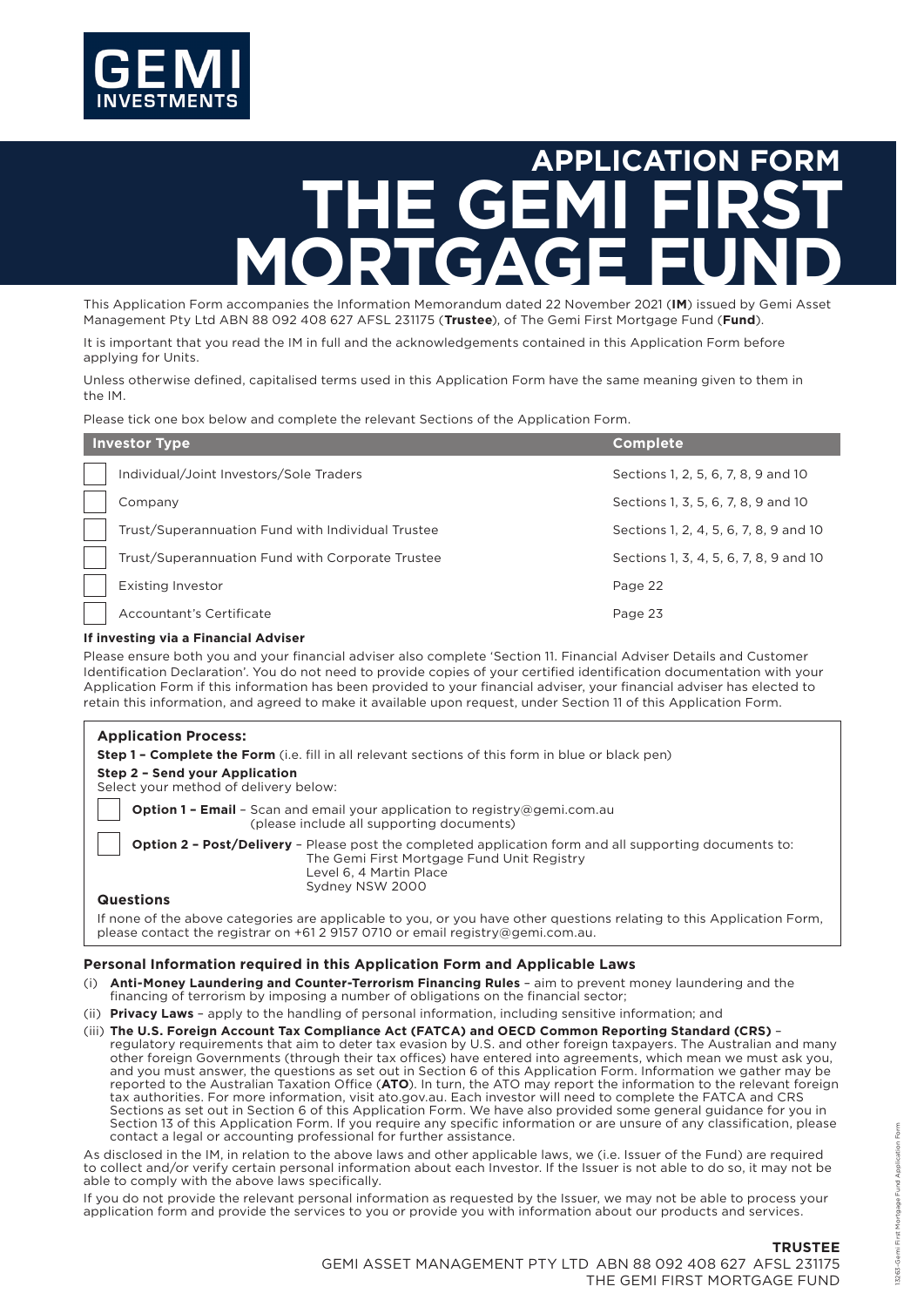## **1. INVESTMENT DETAILS**

| <b>DETAILS</b>                                                                                                                                                                                                                                                                        |  |  |  |  |
|---------------------------------------------------------------------------------------------------------------------------------------------------------------------------------------------------------------------------------------------------------------------------------------|--|--|--|--|
| I/we apply to invest in The Gemi First Mortgage Fund.                                                                                                                                                                                                                                 |  |  |  |  |
| Amount: AUD                                                                                                                                                                                                                                                                           |  |  |  |  |
| (Minimum investment of \$25,000 / minimum subsequent investments \$25,000)                                                                                                                                                                                                            |  |  |  |  |
| Please tick the box beside your chosen payment method and complete the required details.                                                                                                                                                                                              |  |  |  |  |
| Cheque<br>Made payable to: Gemi Registry Pty Ltd - The Gemi First Mortgage Fund Application Account                                                                                                                                                                                   |  |  |  |  |
| <b>Electronic Funds Transfer or Direct Deposit</b><br>Bank: St George<br>Reference: "Investor surname/company or trust name" (as applicable)<br>Account Name: Gemi Registry Pty Ltd - The Gemi First Mortgage Fund Application Account<br>BSB: 112-879<br>Account number: 443 320 311 |  |  |  |  |
| Date of Transfer<br>Reference Used                                                                                                                                                                                                                                                    |  |  |  |  |
|                                                                                                                                                                                                                                                                                       |  |  |  |  |
| <b>Source of Investment Funds</b><br>Please identify the source of your investable assets or wealth:<br>Gainful employment<br>Inheritance/gift<br><b>Business activity</b><br><b>Financial Investments</b><br>Superannuation savings<br>Other - please specify                        |  |  |  |  |
| What is the purpose of this investment?<br>Savings<br>Growth<br>Income                                                                                                                                                                                                                |  |  |  |  |
|                                                                                                                                                                                                                                                                                       |  |  |  |  |
| Retirement<br><b>Business account</b>                                                                                                                                                                                                                                                 |  |  |  |  |
| <b>WHOLESALE CLIENT</b><br>1.2                                                                                                                                                                                                                                                        |  |  |  |  |
| I acknowledge that one of the following circumstances apply to me (please indicate):                                                                                                                                                                                                  |  |  |  |  |
| (a) lam/we are applying for units at a price, or for the value of at least \$500,000 under this Application Form                                                                                                                                                                      |  |  |  |  |
| (b) I have/we have net assets of at least \$2.5 million, and I am/we are applying for Units in the Fund for a purpose<br>other than for use in connection with a business                                                                                                             |  |  |  |  |
| (c) I have/we have a gross income for each of the last two financial years of at least \$250,000 per year, and I<br>am/we are applying for Units in the Fund for a purpose other than for use in connection with a business                                                           |  |  |  |  |
| (d) $\pm$ l am/we are a 'professional investor' as defined in the Corporations Act*                                                                                                                                                                                                   |  |  |  |  |

If (b) or (c) applies, please provide an Accountant's Certificate with your Application Form (a template can be located at the end of this form).

\*If you consider yourself a '*professional investor*' please contact the Registrar on the number provided in order to complete the appropriate forms.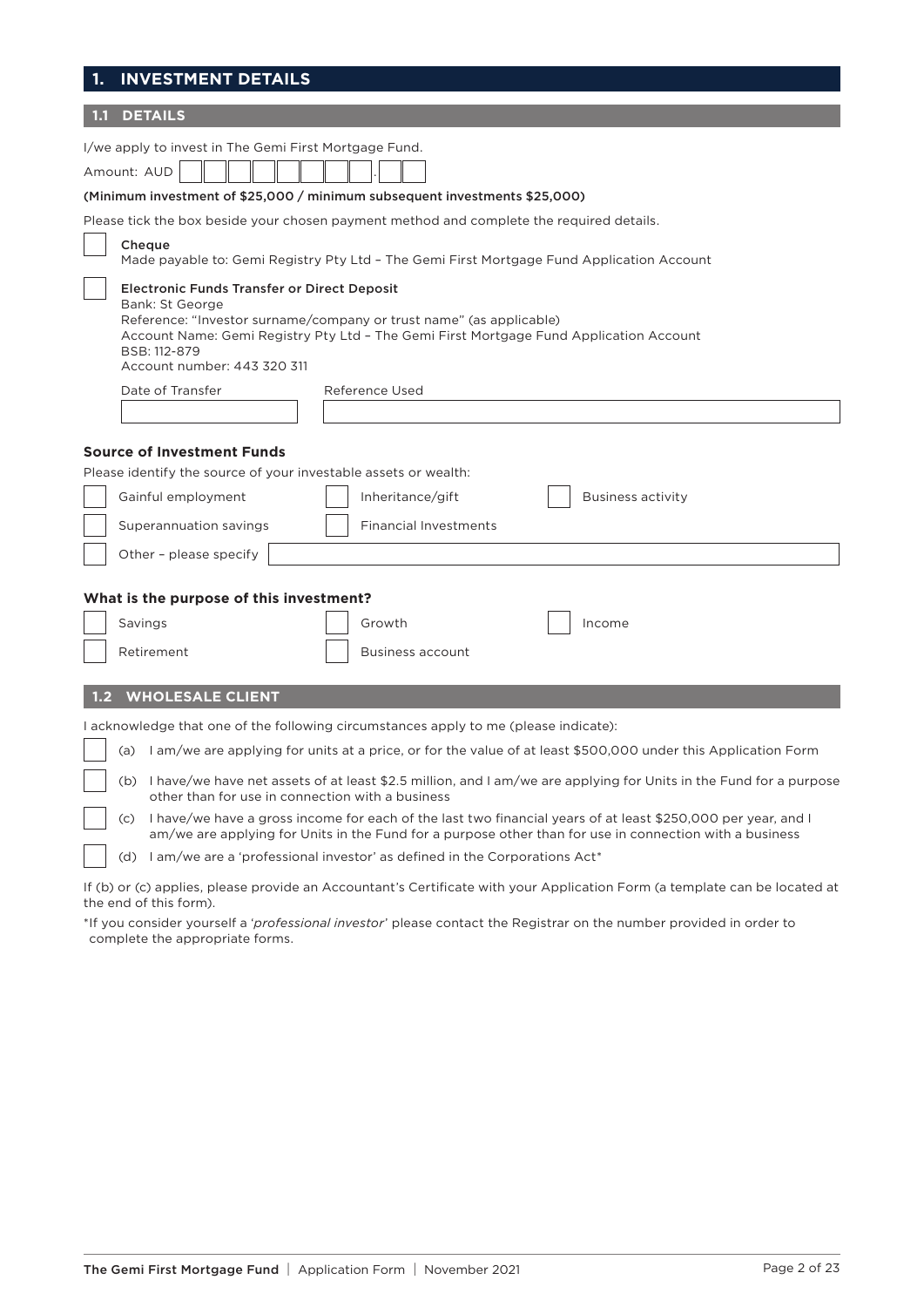### **2. INDIVIDUAL/JOINT INVESTORS/SOLE TRADERS/INDIVIDUAL TRUSTEES – APPLICATION FORM**

Complete this section if you are investing in your own name, including as a sole trader.

### **2.1 INVESTOR DETAILS**

| <b>INVESTOR 1</b>                  |       |                  |         |  |
|------------------------------------|-------|------------------|---------|--|
| Title                              |       | Date of Birth    |         |  |
| <b>Given Names</b>                 |       | Surname          |         |  |
| Place of Birth (City/Town)         |       | Country of Birth |         |  |
| Residential Address (not a PO Box) |       |                  |         |  |
| Suburb                             | State | Postcode         | Country |  |
| Email                              |       |                  |         |  |
| Mobile Number                      |       | Telephone        |         |  |
| Occupation                         |       |                  |         |  |
|                                    |       |                  |         |  |

#### **INVESTOR 2** (only applicable for joint investors)

| Title                              |       | Date of Birth    |         |
|------------------------------------|-------|------------------|---------|
| <b>Given Names</b>                 |       | Surname          |         |
| Place of Birth (City/Town)         |       | Country of Birth |         |
| Residential Address (not a PO Box) |       |                  |         |
| Suburb                             | State | Postcode         | Country |
| Email                              |       |                  |         |
| Mobile Number                      |       | Telephone        |         |
|                                    |       |                  |         |

If there are more than two individuals please provide details and attach to this Application Form.

#### **ADDITIONAL INFORMATION FOR SOLE TRADERS** (only applicable if applying as a Sole Trader)

Full Business Name (if any)

Australian Business Number (if obtained)

Address of Principal Place of Business (not a PO Box). If same as residential address given above, mark 'As Above'.

| Suburb | State | Postcode | Country |
|--------|-------|----------|---------|
|        |       |          |         |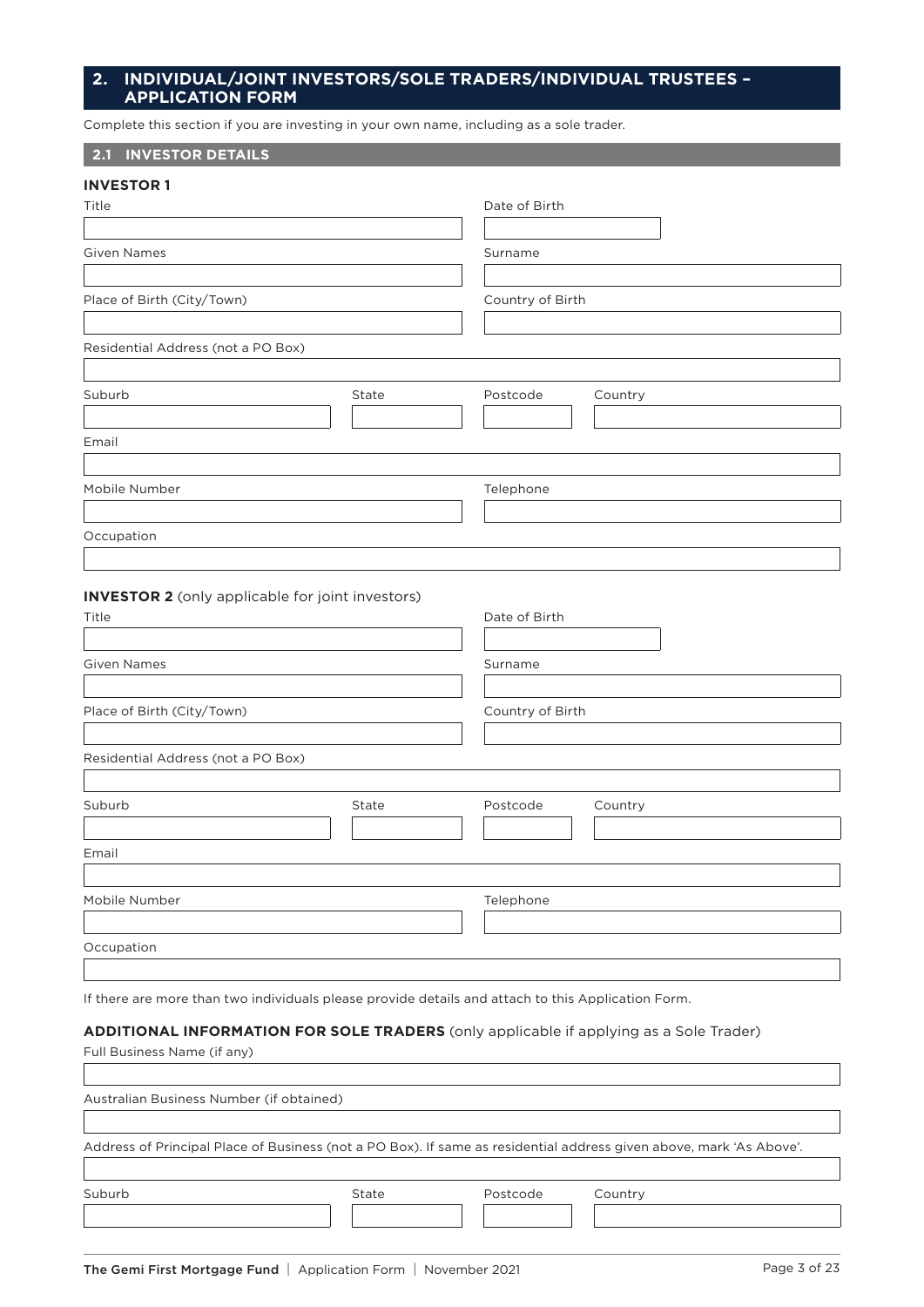### **2.2 IDENTIFICATION DOCUMENTS**

To comply with Australia's Anti-Money Laundering and Counter-Terrorism Financing (**AML/CTF**) legislation, we must collect certain information from prospective investors and their beneficial owners supported by CERTIFIED COPIES of relevant identification documents for all investors and their beneficial owners.

Please refer to Section 12 for details of how to arrange certified copies. Please provide all documents in the proper format otherwise we may not be able to process your application for investment.

**Select one of the following options** to verify each investor and Beneficial Owner.

Provide a certified copy of a driver's licence that contains a photograph of the licence/permit holder; or

Provide a certified copy of a passport that contains a photograph and signature of the passport holder.

### **3. COMPANY/CORPORATE TRUSTEE – APPLICATION FORM**

Complete this section if you are investing for, or on behalf of, a company.

**3.1 COMPANY DETAILS**

Full Company Name

| Country of Formation, Incorporation or Registration                                                   |                                         |          |                                       |  |
|-------------------------------------------------------------------------------------------------------|-----------------------------------------|----------|---------------------------------------|--|
| ARBN (if registered with ASIC)                                                                        |                                         |          | ACN/ABN (if registered in Australia)  |  |
| Tax File Number or Exemption Code (Australian residents)                                              |                                         |          | AFS Licence Number (if applicable)    |  |
| Name of Regulator (if licenced by an Australian Commonwealth, State or Territory statutory regulator) |                                         |          |                                       |  |
| Registered Business Address in Australia or in Country of Formation                                   |                                         |          |                                       |  |
| Suburb                                                                                                | State                                   | Postcode | Country                               |  |
| Principal Place of Business (not a PO Box address)                                                    |                                         |          |                                       |  |
| Suburb                                                                                                | State                                   | Postcode | Country                               |  |
| If an Australian Company, registration status with ASIC.<br>Proprietary Company                       | Public Company                          |          |                                       |  |
| If a Foreign Company, registration status with the relevant foreign registration body.                |                                         |          |                                       |  |
| Private/Proprietary Company                                                                           | Public Company                          |          | Other - Please Specify                |  |
| Name of Relevant Foreign Registration Body                                                            |                                         |          | Foreign Company Identification Number |  |
| Is the Company Listed?                                                                                |                                         |          |                                       |  |
| Yes - Name of Market/Stock Exchange<br>No                                                             |                                         |          |                                       |  |
| Is the Company a majority-owned subsidiary of an Australian listed company?                           |                                         |          |                                       |  |
| No                                                                                                    | Yes - Name of Australian Listed Company |          |                                       |  |
|                                                                                                       | - Name of Market/Stock Exchange         |          |                                       |  |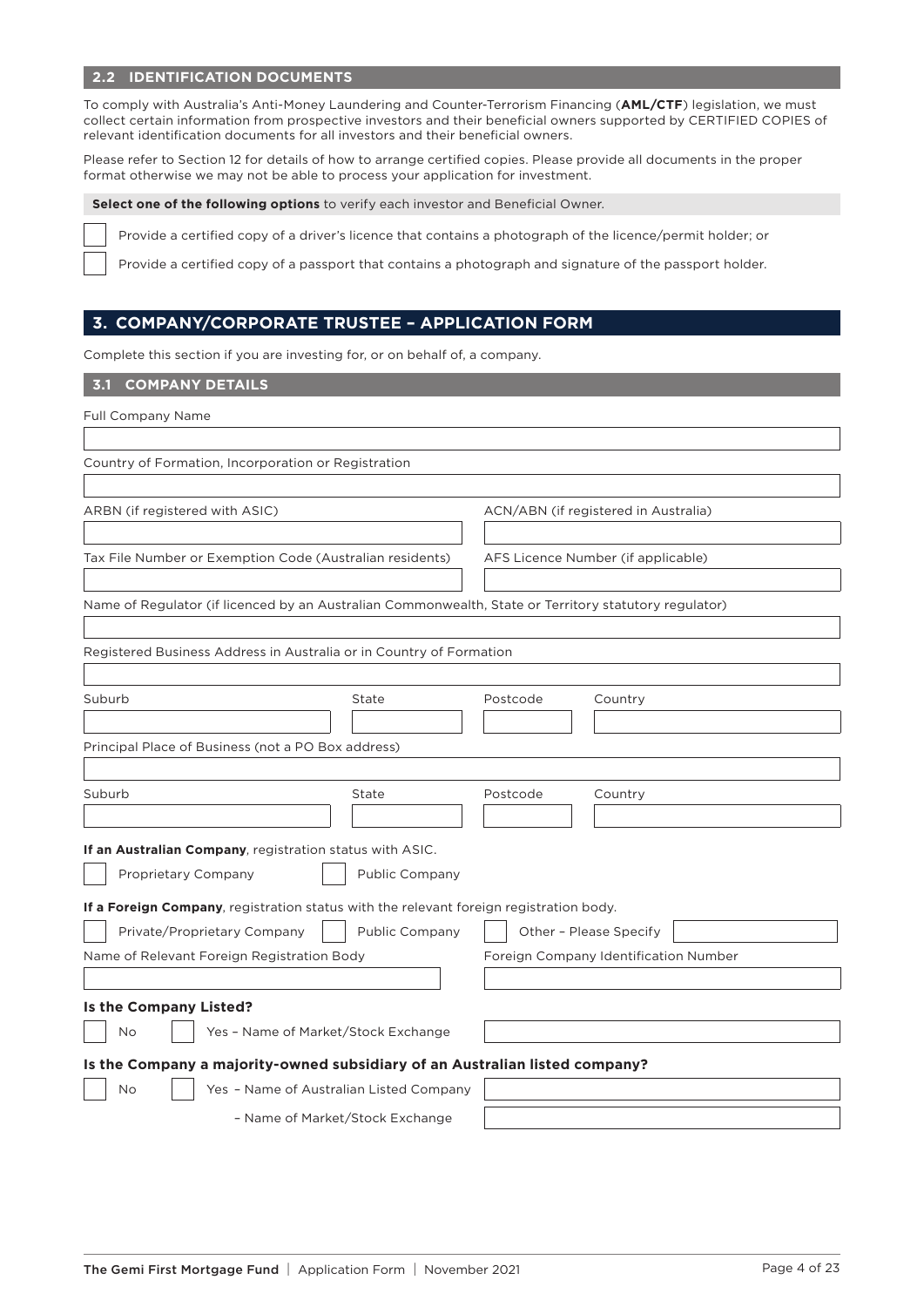#### **3.1.1 DIRECTORS OF THE COMPANY/CORPORATE TRUSTEE**

If the company is **registered as a proprietary company by ASIC** or a **private company by a foreign registration body**, please list the name of each director of the company.

| Director 1 - Full Name | Director 4 - Full Name |
|------------------------|------------------------|
|                        |                        |
| Director 2 - Full Name | Director 5 - Full Name |
|                        |                        |
| Director 3 - Full Name | Director 6 - Full Name |
|                        |                        |

*If there are more than six directors please provide their full names on a separate page and attach to this Application Form.*

#### **3.1.2 BENEFICIAL OWNERS OF THE COMPANY/CORPORATE TRUSTEE**

**Please provide details of the Beneficial Owner of the company who directly or indirectly controls the company in Section 6.6. Please refer to Section 13 if you are unsure as to what Beneficial Owner means.**

| 3.2 CONTACT PERSON DETAILS (Financial Adviser details not accepted) |       |           |         |  |
|---------------------------------------------------------------------|-------|-----------|---------|--|
| <b>Given Names</b>                                                  |       | Surname   |         |  |
| <b>Postal Address</b>                                               |       |           |         |  |
| Suburb                                                              | State | Postcode  | Country |  |
| Email                                                               |       |           |         |  |
| Mobile Number                                                       |       | Telephone |         |  |

### **3.3 IDENTIFICATION DOCUMENTS**

To comply with AML/CTF legislation, we must collect certain identification documents from prospective investors and their beneficial owners supported by CERTIFIED COPIES of relevant identification documents for all investors and their beneficial owners.

Please refer to Section 12 for details of how to arrange certified copies. Please provide all documents in the proper format otherwise we may not be able to process your application for investment.

#### **Select one of the following options** to verify the company.

Perform a search of the ASIC database (unit registry to perform on behalf of the investor); or

Provide a certified copy of the certification of registration issued by ASIC or the relevant foreign registration body (must show full name of company, name of registration body, company identification number and type of company – private or public).

**Select one of the following options** to verify the Officeholders who have signed the Application Form and Beneficial Owners identified in Section 6.6.

Provide a certified copy of a driver's licence that contains a photograph of the licence/permit holder; or

Provide a certified copy of a passport that contains a photograph and signature of the passport holder.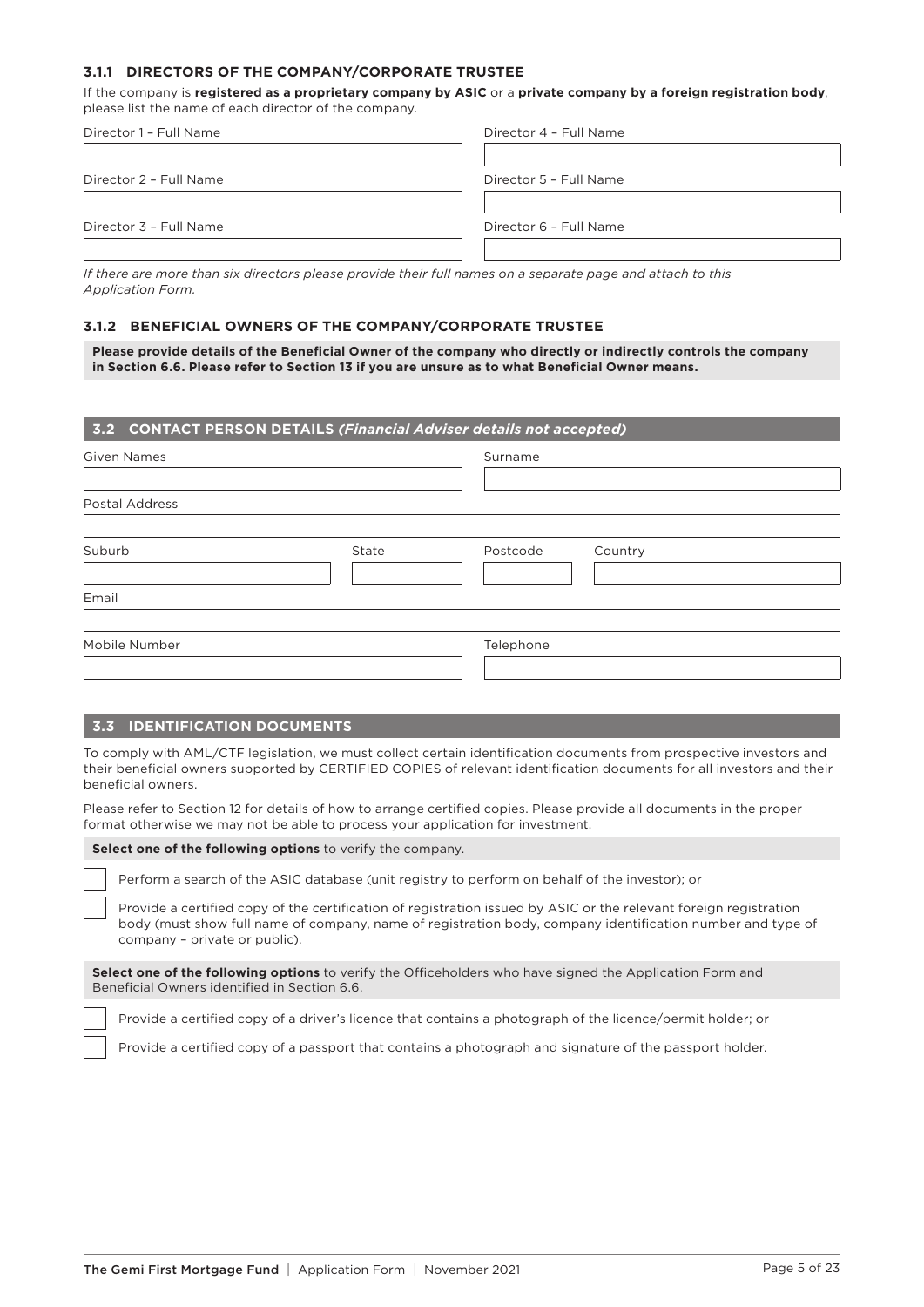### **4. TRUST/SUPERANNUATION FUND**

Complete this section if you are investing for, or on behalf of, a Trust/Superannuation Fund.

| Complete this section in you are investing for, or on behalf or, a must/ superamitation Fund.                                   |                                     |
|---------------------------------------------------------------------------------------------------------------------------------|-------------------------------------|
| <b>TRUST/FUND DETAILS</b><br>4.1                                                                                                |                                     |
| Full Name of Trust/Superannuation Fund                                                                                          |                                     |
|                                                                                                                                 |                                     |
| Country of Establishment                                                                                                        |                                     |
|                                                                                                                                 |                                     |
| Tax File Number or Exemption Code                                                                                               | Australian Business Number (if any) |
|                                                                                                                                 |                                     |
| 4.1.1 TYPE OF TRUST                                                                                                             |                                     |
| (Please tick ONE box from the list below to indicate the type of Trust and provide the required information)                    |                                     |
| Regulated Trust (e.g. self-managed superannuation fund)<br>Type A:                                                              |                                     |
| Name of regulator (e.g. ASIC, APRA, ATO)                                                                                        | Registration/Licensing details      |
|                                                                                                                                 |                                     |
| Type B:<br>Government Superannuation Fund                                                                                       |                                     |
| Name of the legislation establishing the fund                                                                                   |                                     |
|                                                                                                                                 |                                     |
|                                                                                                                                 |                                     |
| Foreign Superannuation Fund<br>Type C:                                                                                          |                                     |
| Name of Regulator                                                                                                               | Registration/Licensing Details      |
|                                                                                                                                 |                                     |
| Type D:<br>Other Type of Trust/Unregulated Trust                                                                                |                                     |
| Trust Description (e.g. family, unit, charitable)                                                                               |                                     |
|                                                                                                                                 |                                     |
|                                                                                                                                 |                                     |
| ADDITIONAL INFORMATION FOR TYPE C AND TYPE D TRUSTS<br>4.2                                                                      |                                     |
| <b>SETTLOR OF THE TRUST</b><br>4.2.1                                                                                            |                                     |
| The material asset contribution to the trust by the settlor at the time the trust was established was less than<br>\$10,000.00. |                                     |
| The settlor of the trust is deceased.                                                                                           |                                     |
| Neither of the above is correct:<br>Provide the full name of the settlor of the trust.                                          |                                     |
|                                                                                                                                 |                                     |
| 4.2.2 BENEFICIARY DETAILS                                                                                                       |                                     |
| Do the terms of the Trust identify the beneficiaries by reference to a membership of a class?                                   |                                     |
| Yes - Describe the class of beneficiaries below (e.g. unit holders, family members of named person,                             |                                     |

charitable purposes)

**No** – Provide the full names of each beneficiary in respect of the trust in Section 6.6 (includes beneficial owners who ultimately own 25% or more of the trust). Refer to Section 13 if you are unsure as to what Beneficial Owner means.

### **4.3 TRUSTEE DETAILS**

If a trustee is an individual, please also complete Section 2. If a trustee is a company, please also complete Section 3.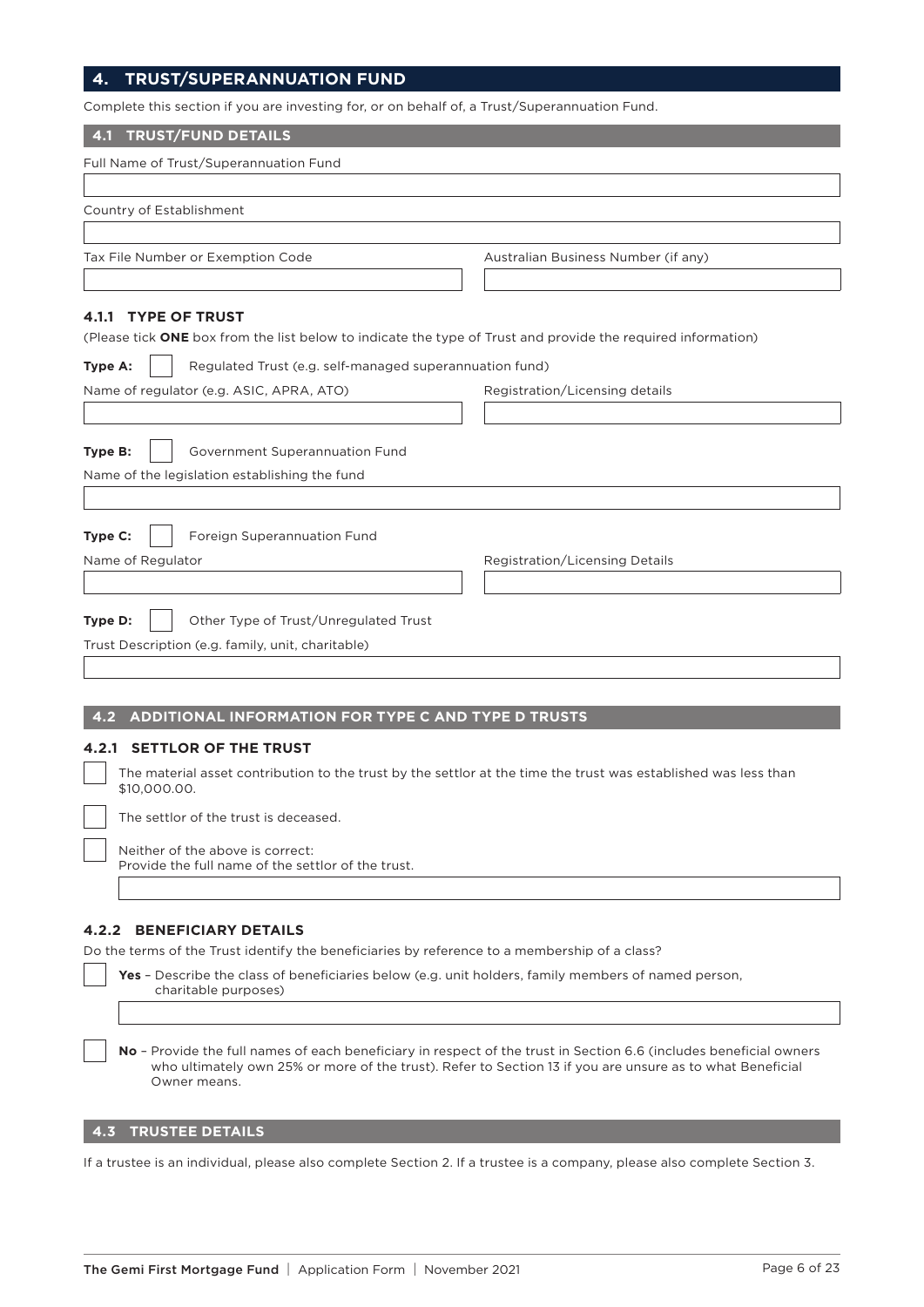### **4.4 IDENTIFICATION DOCUMENTS**

| To comply with AML/CTF legislation, we must collect certain information from prospective investors and their beneficial<br>owners, supported by CERTIFIED COPIES of relevant identification documents for all investors and their beneficial<br>owners. |                                                                                                                                                                                                                                                                                                                                                                                                                        |  |  |  |
|---------------------------------------------------------------------------------------------------------------------------------------------------------------------------------------------------------------------------------------------------------|------------------------------------------------------------------------------------------------------------------------------------------------------------------------------------------------------------------------------------------------------------------------------------------------------------------------------------------------------------------------------------------------------------------------|--|--|--|
|                                                                                                                                                                                                                                                         | Please refer to Section 12 for details of how to arrange certified copies. Please provide all documents in the proper<br>format, otherwise we may not be able to process your application for investment.                                                                                                                                                                                                              |  |  |  |
|                                                                                                                                                                                                                                                         | For Trusts identified under 4.1.1 as Type A & Type B - select one of the following options to verify the Trust.                                                                                                                                                                                                                                                                                                        |  |  |  |
|                                                                                                                                                                                                                                                         | Perform a search of the relevant regulator's website e.g. 'Super Fund Lookup' (unit registry to perform on behalf<br>of the investor):                                                                                                                                                                                                                                                                                 |  |  |  |
|                                                                                                                                                                                                                                                         | Provide a copy of an offer document of the managed investment scheme e.g. a copy of a Product Disclosure<br>Statement; or                                                                                                                                                                                                                                                                                              |  |  |  |
|                                                                                                                                                                                                                                                         | Provide a copy or relevant extract of the legislation establishing the government superannuation fund sourced<br>from a government website.                                                                                                                                                                                                                                                                            |  |  |  |
|                                                                                                                                                                                                                                                         | For Trusts identified under 4.1.1 as Type C & Type D - select one of the following options to verify the Trust.                                                                                                                                                                                                                                                                                                        |  |  |  |
|                                                                                                                                                                                                                                                         | Provide a certified copy or a certified extract of the Trust Deed containing the cover page, recitals and<br>signature page;                                                                                                                                                                                                                                                                                           |  |  |  |
|                                                                                                                                                                                                                                                         | Provide an original letter from a solicitor or qualified accountant that confirms the name of the Trust and full name<br>of the settlor of the Trust; or                                                                                                                                                                                                                                                               |  |  |  |
|                                                                                                                                                                                                                                                         | Provide a notice issued by the Australian Taxation Office within the last 12 months (e.g. a Notice of Assessment).                                                                                                                                                                                                                                                                                                     |  |  |  |
|                                                                                                                                                                                                                                                         | For Trusts identified under 4.1.1 as Type C & Type D - select one of the following options to verify the Beneficiaries<br>and the Beneficial Owners identified in Section 6.6.                                                                                                                                                                                                                                         |  |  |  |
|                                                                                                                                                                                                                                                         | Provide a certified copy of a driver's licence that contains a photograph of the licence/permit holder; or                                                                                                                                                                                                                                                                                                             |  |  |  |
|                                                                                                                                                                                                                                                         | Provide a certified copy of a passport that contains a photograph and signature of the passport holder.                                                                                                                                                                                                                                                                                                                |  |  |  |
|                                                                                                                                                                                                                                                         | AND relevant identification documents for the trustee as specified in Section 2 or 3 (as applicable).                                                                                                                                                                                                                                                                                                                  |  |  |  |
|                                                                                                                                                                                                                                                         |                                                                                                                                                                                                                                                                                                                                                                                                                        |  |  |  |
| 5.                                                                                                                                                                                                                                                      | PAYMENT INSTRUCTIONS DISTRIBUTIONS AND WITHDRAWALS                                                                                                                                                                                                                                                                                                                                                                     |  |  |  |
|                                                                                                                                                                                                                                                         | Please indicate how you would like your distributions to be paid by ticking one box only. If this is a new investment and<br>no nomination is made, distributions will be reinvested. A nomination in this section overrides any previous nominations.<br>There may be periods in which no distribution is payable, or we may make interim distributions. We do not guarantee<br>any particular level of distribution: |  |  |  |
|                                                                                                                                                                                                                                                         | Reinvest in the Fund; or                                                                                                                                                                                                                                                                                                                                                                                               |  |  |  |
|                                                                                                                                                                                                                                                         | Pay to my/our account (Please provide your financial institution account details as per below).                                                                                                                                                                                                                                                                                                                        |  |  |  |

### **Financial Institution Account Details (must be an Australian financial institution)**

Please provide account details for the credit of withdrawals and credit of distributions. Unless requested otherwise, this will be the bank account we credit any withdrawal proceeds. By providing your nominated account details in this section you authorise the Issuer to use these details for all future transaction requests that you make until written notice is provided otherwise. For additional investments, a nomination in this section overrides any previous nominations.

| Bank/Institution    | <b>Branch</b>                                                                   |  |
|---------------------|---------------------------------------------------------------------------------|--|
|                     |                                                                                 |  |
| <b>Account Name</b> |                                                                                 |  |
|                     |                                                                                 |  |
| <b>BSB</b>          | <b>Account Number</b>                                                           |  |
|                     |                                                                                 |  |
|                     | The name of your nominated bank account must be the same as the Investor's name |  |

The name of your nominated bank account must be the same as the Investor's name.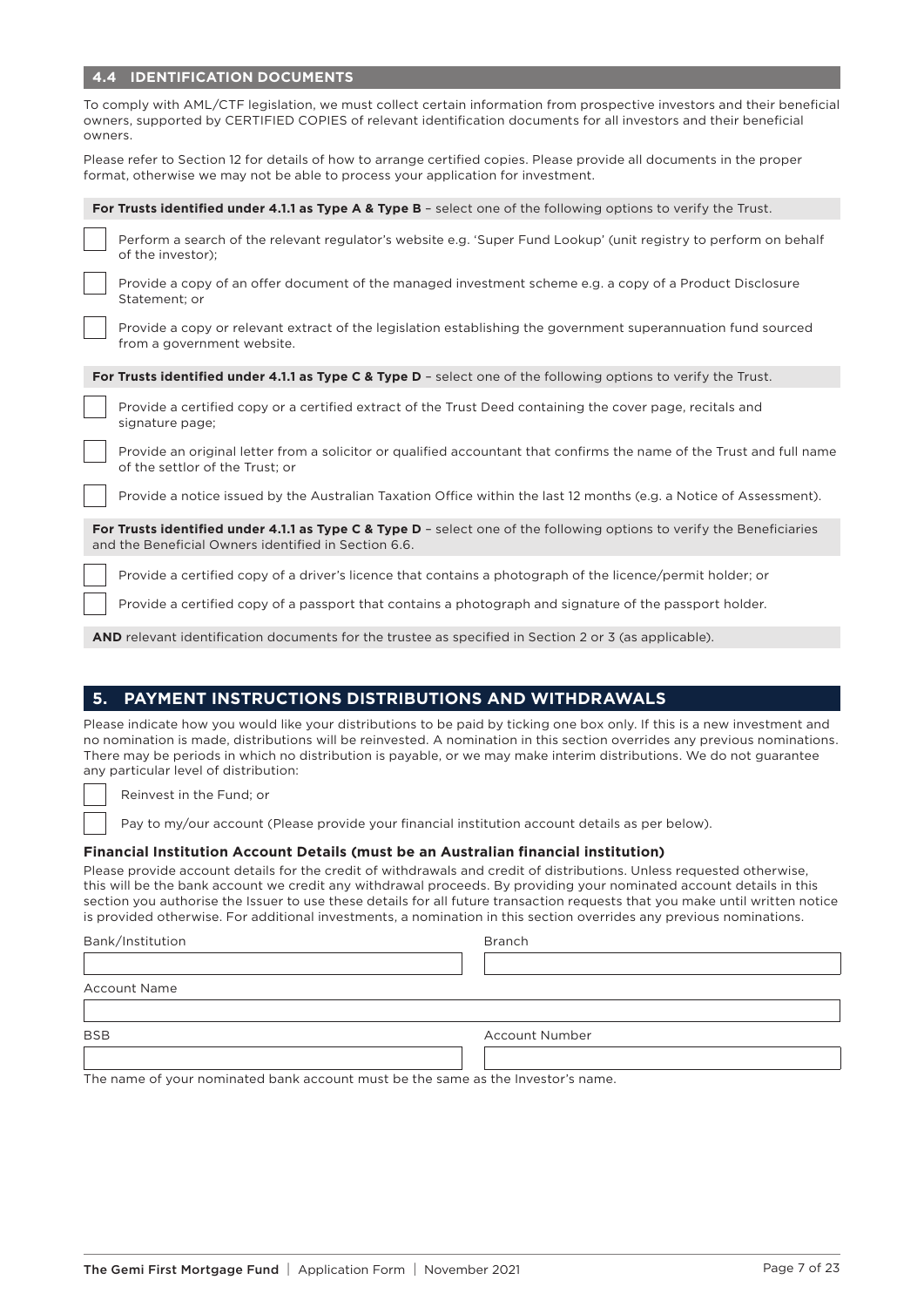### **6. ACCOUNT HOLDER'S TAX RESIDENCY AND CLASSIFICATION – FATCA & CRS**

If you are applying:

- i. **As an Individual/Joint Investors/Sole Trader** please complete Section 6.1.
- ii. **All other types of entities** please complete Sections 6.2, 6.3, 6.4, 6.5 and 6.6 (if required).

The certification is being used to comply with the U.S. Foreign Account Tax Compliance Act (**FATCA**) and OECD Common Reporting Standards (**CRS**).

The account holder is the person listed or identified as applicant in Sections 2, 3 and 4 (**Account Holder**).

The Account Holder's Country of Tax Residence, Tax payer Identification Number (**TIN**) or Tax File Number (**TFN**), Global Intermediary Identification Number (**GIIN**), FATCA Status, CRS Status and Controlling Persons (includes Beneficial Ownership details) must be provided in this section. If the person opening the account is not a Financial Institution and is acting as an intermediary, agent, custodian, nominee, signatory, investment advisor or legal guardian on behalf of one or more other account holders, this form must be completed by or on behalf of that other person who is referred to as the Account Holder.

Please refer to Section 13 for the relevant definitions and FATCA/CRS classifications.

If you are unable to complete this form please seek appropriate advice relating to the tax information required. For further details relating to the implementation of FATCA and CRS, please refer to the Australian Taxation Office's guidance material link:

[https://www.ato.gov.au/General/International-tax-agreements/In-detail/International-arrangements/Automatic](https://www.ato.gov.au/General/International-tax-agreements/In-detail/International-arrangements/Automatic-exchange-of-information---CRS-and-FATCA/)[exchange-of-information---CRS-and-FATCA/](https://www.ato.gov.au/General/International-tax-agreements/In-detail/International-arrangements/Automatic-exchange-of-information---CRS-and-FATCA/)

### **6.1 TAX RESIDENCE – INDIVIDUAL/SOLE TRADER**

#### **6.1.1 INVESTOR 1**

Please provide details for all jurisdictions in which the Account Holder is resident for tax purposes (including Australia).

If no TIN is available, please select one of the reasons below against the appropriate country.

**Reason A** – The country where the Account Holder is liable to pay tax does not issue TINs to its residents

**Reason B** – The Account Holder is otherwise unable to obtain a TIN or equivalent number **Reason C** – No TIN is required. (Note: Only select this reason if the domestic law of the relevant jurisdiction does not require the TIN to be disclosed)

| regance the rink to be disclosed.          |                             |                                     |
|--------------------------------------------|-----------------------------|-------------------------------------|
| Country of Tax Residence 1                 | TIN 1/TFN 1                 | Reason if no TIN:                   |
|                                            |                             | $\mathbf{B}$<br>$\overline{c}$<br>A |
| Country of Tax Residence 2 (if applicable) | TIN 2/TFN 2 (if applicable) | Reason if no TIN:                   |
|                                            |                             | <b>B</b><br>$\overline{c}$          |
| Country of Tax Residence 3 (if applicable) | TIN 3/TFN 3 (if applicable) | Reason if no TIN:                   |
|                                            |                             | B                                   |

#### **I certify the tax residence countries provided represent all countries in which I am considered a tax resident.**

If the Account Holder has any additional countries of tax residence, please attach a statement to this form containing the Country and TIN for each additional country.

### **6.1.2 IS THE ACCOUNT HOLDER A U.S. PERSON?**

A U.S. person includes a U.S. citizen or resident alien of the U.S. even if residing outside the U.S.

Yes If 'Yes', the Account Holder's U.S. country of residence and U.S. Tax Identification Number must be provided above. **No**

*(If individual, proceed to Section 7. If Joint Investor, proceed to Section 6.1.3)*

#### **6.1.3 INVESTOR 2**

Please provide details for all jurisdictions in which the Account Holder is resident for tax purposes (including Australia).

If no TIN is available, please select one of the reasons below against the appropriate country.

**Reason A** - The country where the Account Holder is liable to pay tax does not issue TINs to its residents

- **Reason B** The Account Holder is otherwise unable to obtain a TIN or equivalent number
- **Reason C** No TIN is required. (Note: Only select this reason if the domestic law of the relevant jurisdiction does not autra the TIN to be disclosed

| require the Tilly to be disclosed.         |                                    |                              |
|--------------------------------------------|------------------------------------|------------------------------|
| Country of Tax Residence 1                 | TIN <sub>1</sub> /TFN <sub>1</sub> | Reason if no TIN:            |
|                                            |                                    | $\mathbf{B}$<br>$\mathbf{C}$ |
| Country of Tax Residence 2 (if applicable) | TIN 2/TFN 2 (if applicable)        | Reason if no TIN:            |
|                                            |                                    | B<br>$\mathbf{C}$            |
| Country of Tax Residence 3 (if applicable) | TIN 3/TFN 3 (if applicable)        | Reason if no TIN:            |
|                                            |                                    | B.                           |
|                                            |                                    |                              |

**I certify the tax residence countries provided represent all countries in which I am considered a tax resident.** If the Account Holder has any additional countries of tax residence, please attach a statement to this form containing the Country and TIN for each additional country.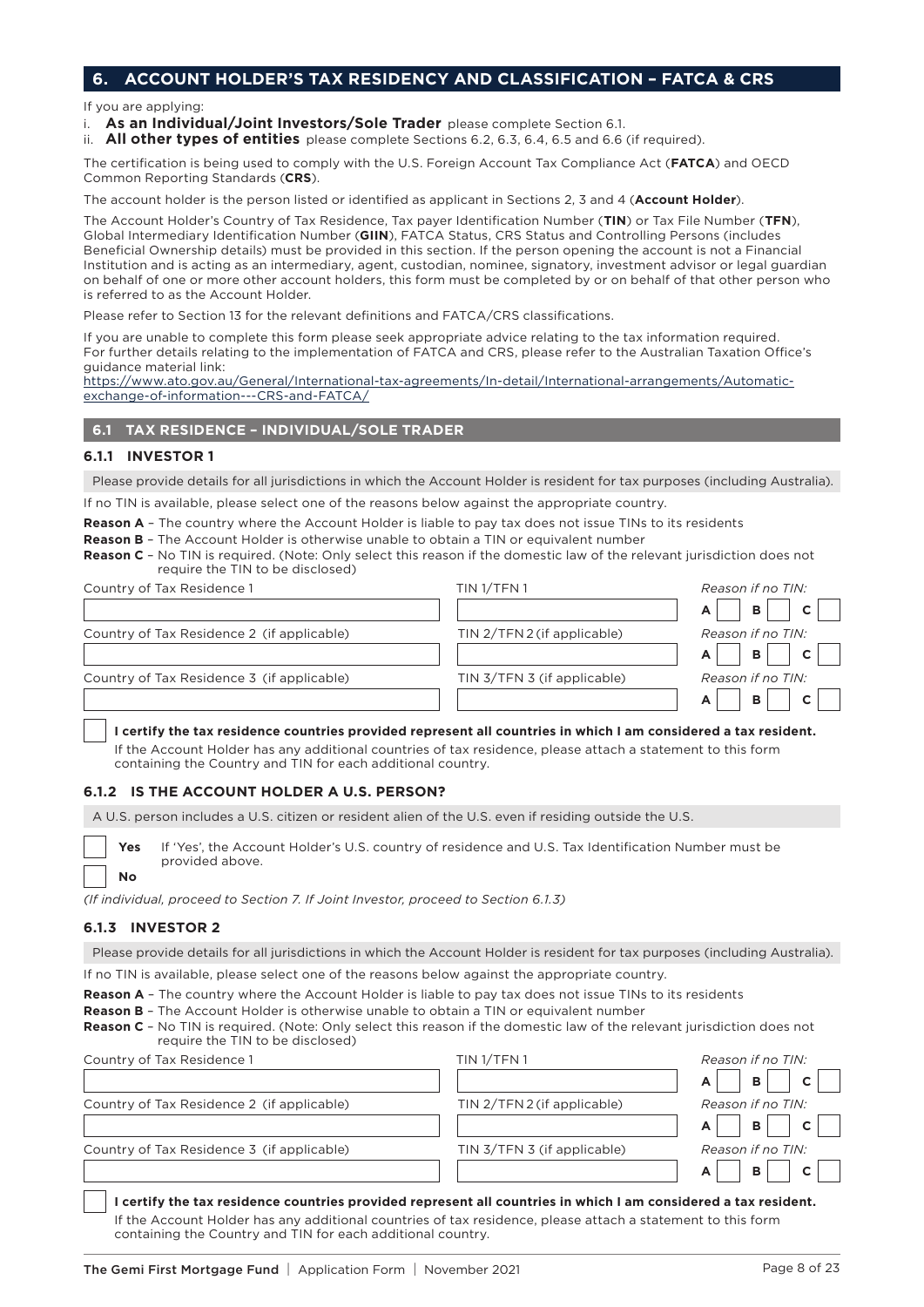| 6.1.4 IS THE ACCOUNT HOLDER A U.S. PERSON?                                                                                                                                                                                                            |                                                                                                                              |
|-------------------------------------------------------------------------------------------------------------------------------------------------------------------------------------------------------------------------------------------------------|------------------------------------------------------------------------------------------------------------------------------|
| A U.S. person includes a U.S. citizen or resident alien of the U.S. even if residing outside the U.S.                                                                                                                                                 |                                                                                                                              |
| Yes<br>provided above.<br>No                                                                                                                                                                                                                          | If 'Yes', the Account Holder's U.S. country of residence and U.S. Tax Identification Number must be                          |
| (Proceed to Section 7)                                                                                                                                                                                                                                |                                                                                                                              |
|                                                                                                                                                                                                                                                       |                                                                                                                              |
| 6.2                                                                                                                                                                                                                                                   | ACCOUNT HOLDER'S GIIN (IF ANY) - COMPANIES, TRUSTS AND OTHER TYPES OF ENTITIES                                               |
| Account Holder's GIIN (if any)                                                                                                                                                                                                                        |                                                                                                                              |
|                                                                                                                                                                                                                                                       |                                                                                                                              |
| Sponsoring Entity's Name (if the Account Holder is a sponsored entity, please provide the sponsor's GIIN)                                                                                                                                             |                                                                                                                              |
| TAX RESIDENCE OF THE ACCOUNT HOLDER - COMPANIES, TRUSTS AND<br>6.3<br><b>OTHER TYPES OF ENTITIES</b>                                                                                                                                                  |                                                                                                                              |
|                                                                                                                                                                                                                                                       |                                                                                                                              |
| If no TIN is available, please select one of the reasons below against the appropriate country.                                                                                                                                                       | Please provide details for all jurisdictions in which the Account Holder is resident for tax purposes (including Australia). |
| <b>Reason A</b> - The country where the Account Holder is liable to pay tax does not issue TINs to its residents<br><b>Reason B</b> - The Account Holder is otherwise unable to obtain a TIN or equivalent number<br>require the TIN to be disclosed) | Reason C - No TIN is required. (Note: Only select this reason if the domestic law of the relevant jurisdiction does not      |
| Country of Tax Residence 1                                                                                                                                                                                                                            | TIN 1/TFN 1<br>Reason if no TIN:                                                                                             |
|                                                                                                                                                                                                                                                       | в<br>A<br>C                                                                                                                  |
| Country of Tax Residence 2 (if applicable)                                                                                                                                                                                                            | Reason if no TIN:<br>TIN 2/TFN 2 (if applicable)<br>в<br>Α<br>С                                                              |
| Country of Tax Residence 3 (if applicable)                                                                                                                                                                                                            | TIN 3/TFN 3 (if applicable)<br>Reason if no TIN:<br>в<br>C<br>А                                                              |
|                                                                                                                                                                                                                                                       | I/We certify the tax residence countries provided represent all countries in which the Account Holder is                     |
| considered a tax resident.<br>containing the Country and TIN for each additional country.                                                                                                                                                             | If the Account Holder has any additional countries of tax residence, please attach a statement to this form                  |
|                                                                                                                                                                                                                                                       |                                                                                                                              |
| FATCA STATUS - COMPANIES, TRUSTS AND OTHER TYPES OF ENTITIES<br>6.4                                                                                                                                                                                   |                                                                                                                              |
| <b>6.4.1 U.S. PERSON CERTIFICATION</b>                                                                                                                                                                                                                |                                                                                                                              |
| Is the Account Holder a specified U.S. person?                                                                                                                                                                                                        |                                                                                                                              |
| Provide a U.S. Taxpayer Identification Number (TIN):<br>Yes                                                                                                                                                                                           | (Proceed to Section 6.5)                                                                                                     |
| (Proceed to Section 6.4.2)<br>No                                                                                                                                                                                                                      |                                                                                                                              |
| <b>NON U.S. PERSON CERTIFICATION</b><br>6.4.2                                                                                                                                                                                                         |                                                                                                                              |
| Select a classification that matches your FATCA status:<br>Select only a single category.                                                                                                                                                             |                                                                                                                              |
| <b>Exempt Beneficial Owner (includes self-managed superannuation fund)</b> (Proceed to Section 6.5)                                                                                                                                                   |                                                                                                                              |
| Active NFFE (Proceed to Section 6.5)                                                                                                                                                                                                                  |                                                                                                                              |
| <b>Passive NFFE</b> (Proceed to Section 6.5 and also Complete 6.6)                                                                                                                                                                                    |                                                                                                                              |
| <b>Direct Reporting NFFE</b> (Provide GIIN in Section 6.2 then proceed to Section 6.5)                                                                                                                                                                |                                                                                                                              |
| <b>Participating FFI</b> (Provide GIIN in Section 6.2 then proceed to Section 6.5)                                                                                                                                                                    |                                                                                                                              |
| Local/Partner Jurisdiction FFI (Provide GIIN in Section 6.2 then proceed to Section 6.5)                                                                                                                                                              |                                                                                                                              |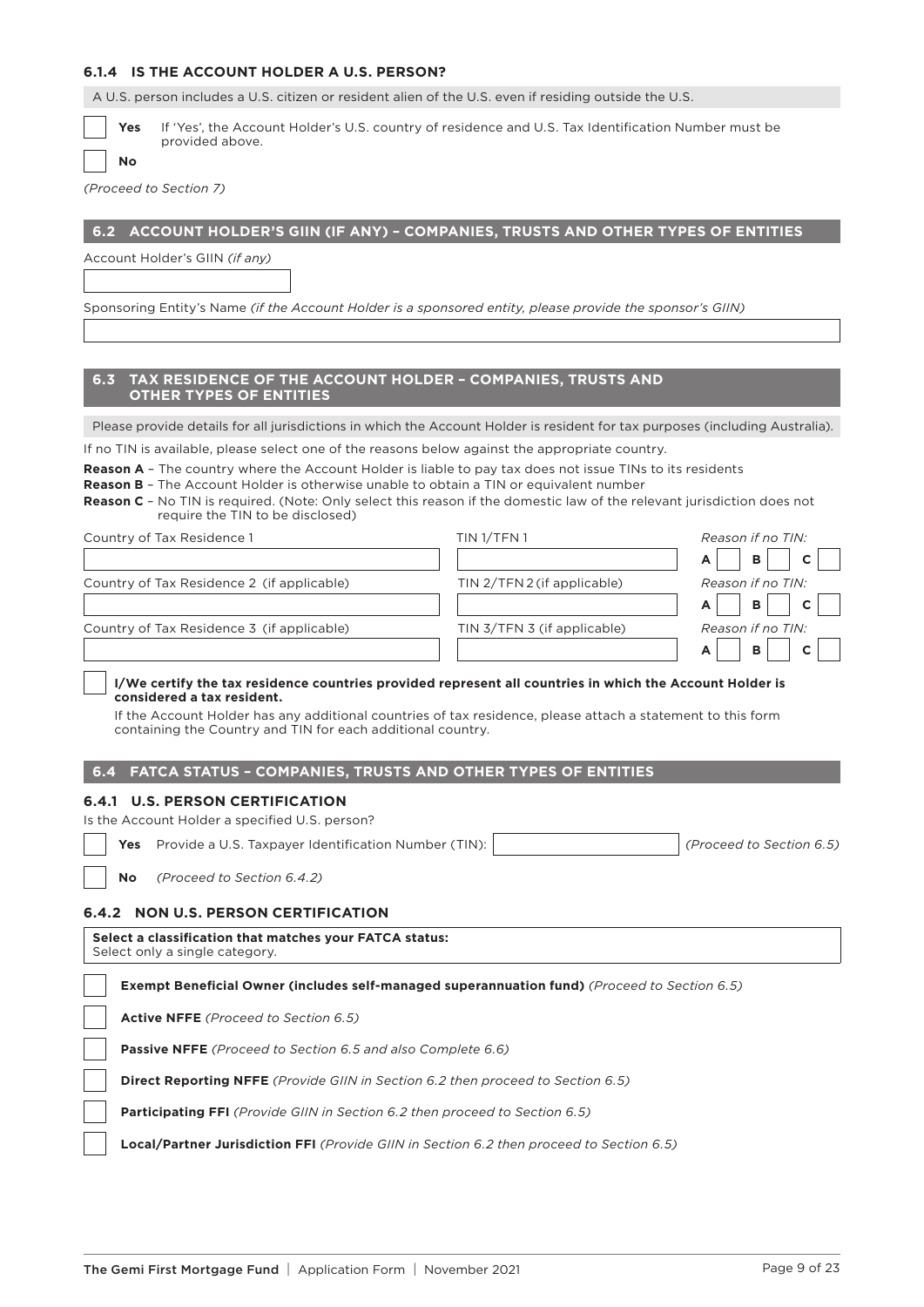|       | <b>Deemed-Compliant FFI</b><br>Select deemed-compliant category:                                                                                                                                                                                                       |  |  |  |
|-------|------------------------------------------------------------------------------------------------------------------------------------------------------------------------------------------------------------------------------------------------------------------------|--|--|--|
|       | Trustee-Documented Trust (Provide GIIN and Trustee name in Section 6.2 then proceed to Section 6.5)                                                                                                                                                                    |  |  |  |
|       | Sponsored Investment Vehicle (Provide GIIN and Sponsor's name in Section 6.2 then proceed to Section 6.5)                                                                                                                                                              |  |  |  |
|       | Registered-Deemed Compliant FFI (Provide GIIN in Section 6.2 then proceed to Section 6.5)                                                                                                                                                                              |  |  |  |
|       |                                                                                                                                                                                                                                                                        |  |  |  |
|       | Other Deemed-Compliant Category (Proceed to Section 6.5)                                                                                                                                                                                                               |  |  |  |
|       | Nonparticipating FFI (Proceed to Section 6.5)                                                                                                                                                                                                                          |  |  |  |
|       | <b>Sponsored Direct Reporting NFFE</b> (Provide GIIN and Sponsor's name in Section 6.2 then proceed to Section 6.5)                                                                                                                                                    |  |  |  |
|       | <b>Other - describe the FATCA status</b>                                                                                                                                                                                                                               |  |  |  |
|       | (Proceed to Section 6.5)                                                                                                                                                                                                                                               |  |  |  |
| 6.5   | CRS STATUS - COMPANIES, TRUSTS AND OTHER TYPES OF ENTITIES                                                                                                                                                                                                             |  |  |  |
|       | <b>6.5.1 FINANCIAL INSTITUTION</b>                                                                                                                                                                                                                                     |  |  |  |
|       | Is the entity an Investment Entity managed by another Financial Institution?                                                                                                                                                                                           |  |  |  |
|       | If any tax residence country provided is not a participating CRS jurisdiction, then complete Section 6.6.<br>Yes                                                                                                                                                       |  |  |  |
|       | (Proceed to Section 6.5.2)<br>No                                                                                                                                                                                                                                       |  |  |  |
|       | 6.5.2 NON-FINANCIAL ENTITY (NFE)                                                                                                                                                                                                                                       |  |  |  |
|       | If the Account Holder is a Non-Financial Entity (NFE), select a classification that matches your CRS status:                                                                                                                                                           |  |  |  |
|       | Non-Reporting Financial Institution (includes Broad Participation Retirement Fund, Narrow Participation<br>Retirement Fund, Exempt Collective Investment Vehicle, Trustee Documented Trust and Self-managed<br><b>Superannuation Fund)</b><br>(Proceed to Section 6.6) |  |  |  |
|       | <b>Other Active NFE</b> (Proceed to Section 6.6)                                                                                                                                                                                                                       |  |  |  |
|       | Passive NFE (Proceed to Section 6.6)                                                                                                                                                                                                                                   |  |  |  |
|       | <b>Government Entity, International Organisation and Central Bank</b> (Proceed to Section 6.6)                                                                                                                                                                         |  |  |  |
|       | A corporation, the stock of which is regularly traded on an established securities market<br>(or entity related to such a corporation):                                                                                                                                |  |  |  |
|       | Name of Securities Market:                                                                                                                                                                                                                                             |  |  |  |
|       | OR.<br>Name of Related Entity:                                                                                                                                                                                                                                         |  |  |  |
|       | (Proceed to Section 6.6)                                                                                                                                                                                                                                               |  |  |  |
|       | <b>Other - describe the CRS Status</b>                                                                                                                                                                                                                                 |  |  |  |
|       | (Proceed to Section 6.6)                                                                                                                                                                                                                                               |  |  |  |
| 6.6   | CONTROLLING PERSONS (INCLUDES BENEFICIARY DETAILS UNDER SECTIONS 3.1.2 AND 4.2.2)                                                                                                                                                                                      |  |  |  |
|       | This section is considered an integral part of the self-certification to which it is associated. If there is a change in<br>Controlling Persons/Beneficial Ownership, please submit an updated form within 30 days.                                                    |  |  |  |
|       |                                                                                                                                                                                                                                                                        |  |  |  |
| 6.6.1 | <b>CONTROLLING PERSON 1 AND/OR</b><br><b>BENEFICIAL OWNER 1</b>                                                                                                                                                                                                        |  |  |  |
|       | <b>First Name</b><br>Family Name/Surname                                                                                                                                                                                                                               |  |  |  |
|       | <b>Current Residential Address</b>                                                                                                                                                                                                                                     |  |  |  |
|       |                                                                                                                                                                                                                                                                        |  |  |  |
|       | City/Town<br>State/Province<br>Postcode<br>Country (do not abbreviate)                                                                                                                                                                                                 |  |  |  |
|       |                                                                                                                                                                                                                                                                        |  |  |  |
|       | Date of Birth (DD/MM/YYYY)<br>City/Town of Birth<br>Country of Birth                                                                                                                                                                                                   |  |  |  |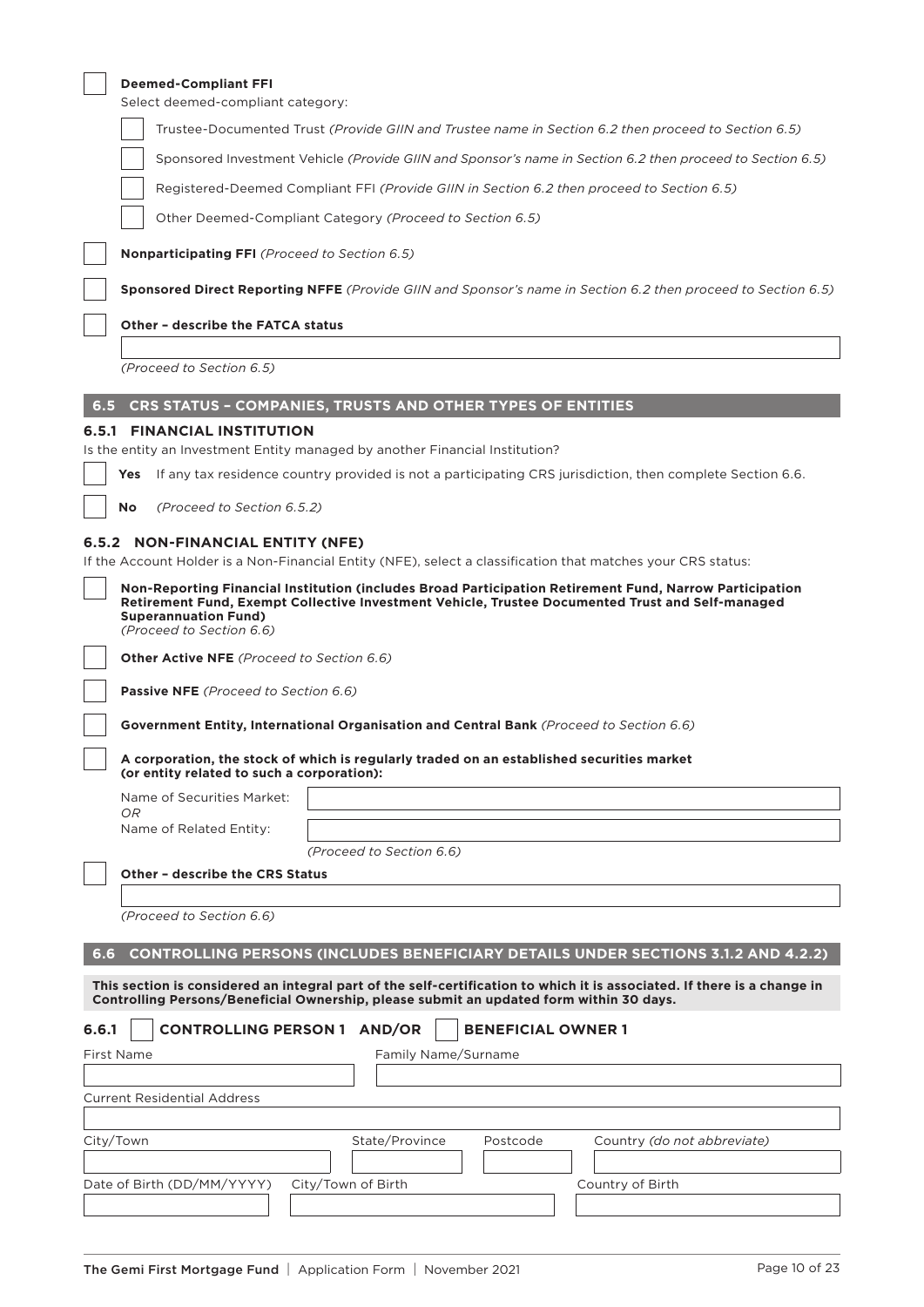Please provide details for all jurisdictions in which the Account Holder is resident for tax purposes (including Australia).

If no TIN is available, please select one of the reasons below against the appropriate country.

**Reason A** – The country where the Account Holder is liable to pay tax does not issue TINs to its residents

**Reason B** – The Account Holder is otherwise unable to obtain a TIN or equivalent number

**Reason C** – No TIN is required. (Note: Only select this reason if the domestic law of the relevant jurisdiction does not require the TIN to be disclosed)

| Country of Tax Residence 1                                                                                                                                                                                                                                                                                                                                         | TIN 1/TFN 1                        | Reason if no TIN:           |  |
|--------------------------------------------------------------------------------------------------------------------------------------------------------------------------------------------------------------------------------------------------------------------------------------------------------------------------------------------------------------------|------------------------------------|-----------------------------|--|
|                                                                                                                                                                                                                                                                                                                                                                    |                                    | в<br>А                      |  |
| Country of Tax Residence 2 (if applicable)                                                                                                                                                                                                                                                                                                                         | TIN 2/TFN 2 (if applicable)        | Reason if no TIN:           |  |
|                                                                                                                                                                                                                                                                                                                                                                    |                                    | в<br>A                      |  |
| Country of Tax Residence 3 (if applicable)                                                                                                                                                                                                                                                                                                                         | TIN 3/TFN 3 (if applicable)        | Reason if no TIN:           |  |
|                                                                                                                                                                                                                                                                                                                                                                    |                                    | в                           |  |
| I/We certify the tax residence countries provided represent all countries in which the Account Holder is<br>considered a tax resident.<br>If the Account Holder has any additional countries of tax residence, please attach a statement to this form<br>containing the Country and TIN for each additional country.                                               |                                    |                             |  |
| <b>CONTROLLING PERSON 2 AND/OR</b><br>6.6.2                                                                                                                                                                                                                                                                                                                        | <b>BENEFICIAL OWNER 2</b>          |                             |  |
| <b>First Name</b>                                                                                                                                                                                                                                                                                                                                                  | Family Name/Surname                |                             |  |
|                                                                                                                                                                                                                                                                                                                                                                    |                                    |                             |  |
| <b>Current Residential Address</b>                                                                                                                                                                                                                                                                                                                                 |                                    |                             |  |
|                                                                                                                                                                                                                                                                                                                                                                    |                                    |                             |  |
| City/Town<br>State/Province                                                                                                                                                                                                                                                                                                                                        | Postcode                           | Country (do not abbreviate) |  |
|                                                                                                                                                                                                                                                                                                                                                                    |                                    |                             |  |
| City/Town of Birth<br>Date of Birth (DD/MM/YYYY)                                                                                                                                                                                                                                                                                                                   | Country of Birth                   |                             |  |
|                                                                                                                                                                                                                                                                                                                                                                    |                                    |                             |  |
| Please provide details for all jurisdictions in which the Account Holder is resident for tax purposes (including Australia).                                                                                                                                                                                                                                       |                                    |                             |  |
| If no TIN is available, please select one of the reasons below against the appropriate country.                                                                                                                                                                                                                                                                    |                                    |                             |  |
| Reason A - The country where the Account Holder is liable to pay tax does not issue TINs to its residents<br>Reason B - The Account Holder is otherwise unable to obtain a TIN or equivalent number<br>Reason C - No TIN is required. (Note: Only select this reason if the domestic law of the relevant jurisdiction does not<br>require the TIN to be disclosed) |                                    |                             |  |
| Country of Tax Residence 1                                                                                                                                                                                                                                                                                                                                         | TIN <sub>1</sub> /TFN <sub>1</sub> | Reason if no TIN:           |  |
|                                                                                                                                                                                                                                                                                                                                                                    |                                    | в                           |  |
|                                                                                                                                                                                                                                                                                                                                                                    |                                    |                             |  |
|                                                                                                                                                                                                                                                                                                                                                                    | TIN 2/TFN 2 (if applicable)        | Reason if no TIN:           |  |
|                                                                                                                                                                                                                                                                                                                                                                    |                                    | в<br>A<br>C                 |  |
| Country of Tax Residence 2 (if applicable)<br>Country of Tax Residence 3 (if applicable)                                                                                                                                                                                                                                                                           | TIN 3/TFN 3 (if applicable)        | Reason if no TIN:           |  |

If the Account Holder has any additional countries of tax residence, please attach a statement to this form containing the Country and TIN for each additional country.

If there are more than 2 Controlling Persons or Beneficial Owners or Countries of Tax Residence, please provide the details on a separate page and attach to this Application Form.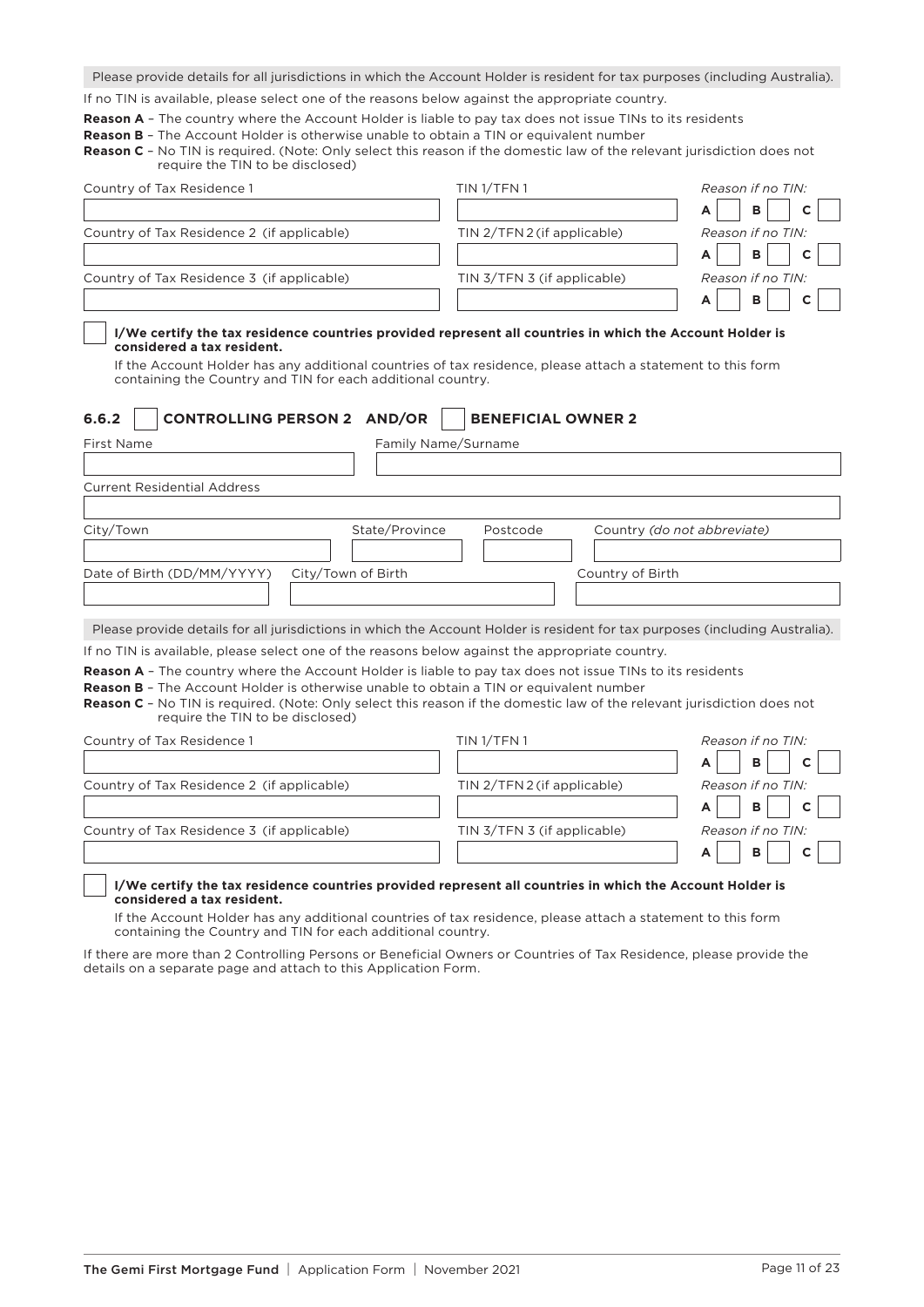### **7. POLITICALLY EXPOSED PERSON (PEP) – Refer to Section 13 for details**

Are there any PEPs under this Application Form?

If yes, please provide the name of anyone that is named in this Application Form as a PEP (includes investors, company directors and beneficial owners) or is an immediate family member or close associate of a PEP.

### **Name of the PEP**

**Description of PEP's position**

#### **Name of the PEP**

#### **Description of PEP's position**

If there are more than 2 PEPs please provide the details on a separate page and attach to this Application Form

### **8. PRIVACY**

Please tick the box if you consent to your personal information being used and disclosed for marketing purposes as broadly described in the Privacy Statement in this IM.

I/we wish to receive information regarding future investment opportunities.

You may change your election at any time by contacting the Issuer.

### **9. EMAIL COMMUNICATION CONSENT**

Please tick the box below if you would like to receive all communications, including periodic statements, via email.

I/we would like to receive all communications via email.

*If the above box is not ticked all communications will be posted to you.*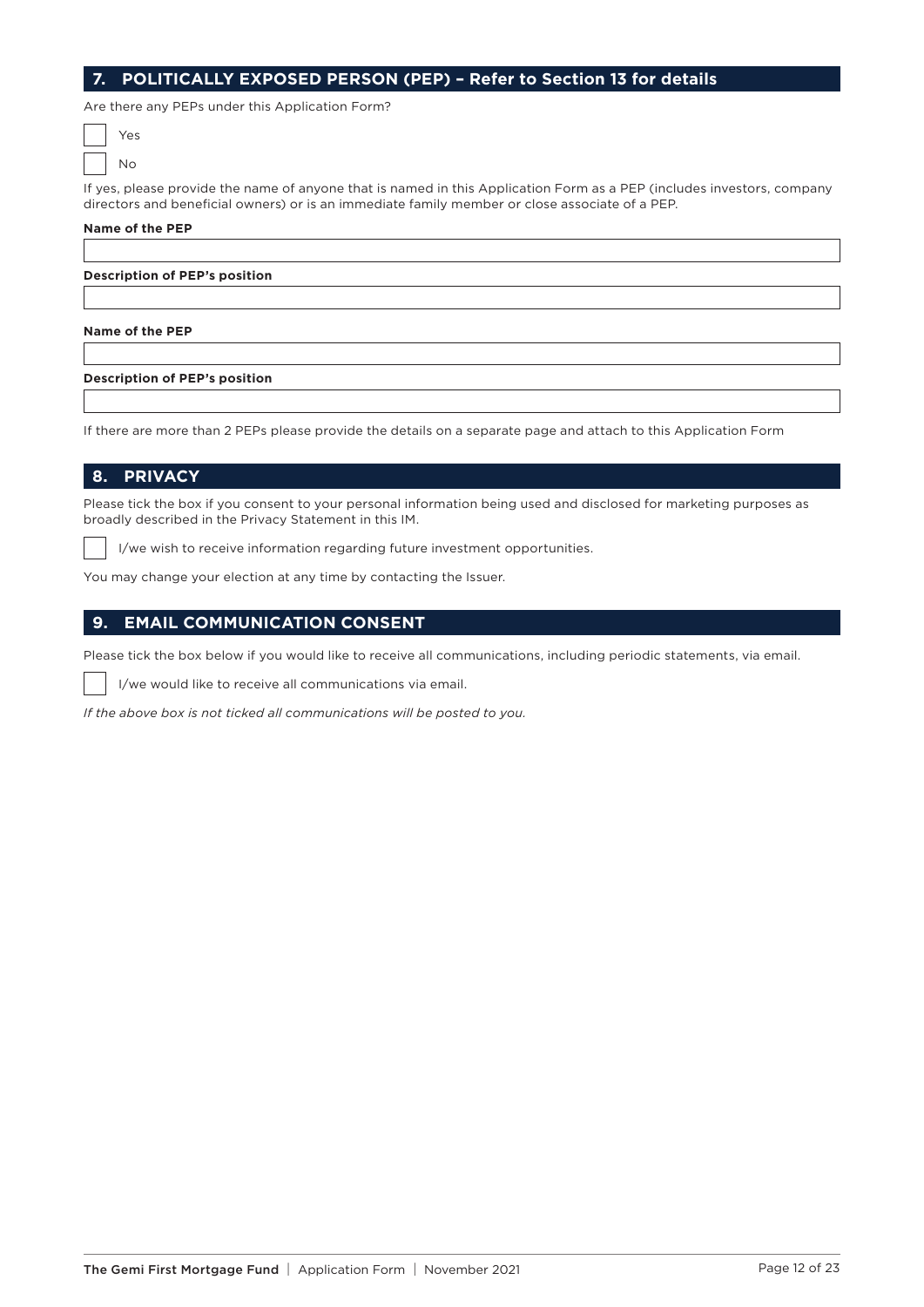### **10. INVESTOR DECLARATION AND SIGNATURES**

### **DECLARATION AND SIGNATURES**

#### When you complete this Application Form you make the following declarations:

- I/we have read and understood the IM to which this Application Form applies, including any supplemental information;
- I/we have received and accepted the offer to invest in Australia;
- I/we am/are a wholesale client as defined in Section 761G of the Corporations Act 2001 (Cth) and provide all supporting documents required to evidence this. I/we am/are therefore eligible to invest in the Fund;
- The information provided in my/our Application Form is true, correct and complete in all respects;
- I confirm that the Issuer is authorised to treat this Application Form as an original of the Application Form which I have sent to the Issuer by an electronic transmission, either in my personal capacity or as an authorized representative of the investor;
- I also acknowledge that if an electronic copy or printout of the Application Form is introduced as evidence in any judicial proceeding, it will be admissible as any original Application Form record;
- I/we agree to be bound by the provisions of the Constitution governing the Fund and the terms and conditions of the IM, each as amended from time to time;
- I/we acknowledge that none of the Issuer, their related entities, directors or officers have guaranteed or made any representation as to the performance or success of the Fund, or the repayment of capital from the Fund. Investments in the Fund are subject to various risks, including delays in repayment and loss of income or principal invested. Investments in the Fund are not deposits with or other liabilities of the Issuer or any of its related bodies corporate or associates;
- I/we acknowledge the Issuer reserves the right to reject any application or scale back an application in its absolute discretion;
- If applicable, after assessing my/our circumstances, I/we have obtained my/our own independent financial advice prior to investing in the Fund;
- If this Application Form is signed under Power of Attorney, each Attorney declares he/she has not received notice of revocation of that power (a certified copy of the Power of Attorney should be submitted with this Application Form);
- I am/we are over 18 years of age and I/we are eligible to hold units/investment in the Fund;
- I/we have all requisite power and authority to execute and perform the obligations under the IM and this Application Form;
- I/we acknowledge that application monies will be held in a trust account until invested in the Fund or returned to me/us. Interest will not be paid to applicants in respect of their application monies regardless of whether their monies are returned;
- I/we have read the information on privacy and personal information contained in the IM and consent to my/our personal information being used and disclosed as set out in the IM. Specifically, I confirm the following:
	- I have the legal capacity to understand and communicate any personal information required under this application;
	- I have read and understood the privacy disclosure as detailed in the IM and in this Application Form;
	- I consent to my personal information being collected, held, used and disclosed in accordance with the privacy disclosure voluntarily;
	- I consent to the Issuer disclosing my personal information to any Issuer's service providers, in relation to any identification and verification that the Issuer is required to undertake on me, as required under the AML/CTF Act.

This shall include any information:

- required by any third party document verification service provider; and/or
- provided to any third party document verification service provider.
- I/we acknowledge that the Issuer may deliver and make reports, statements and other communications available in electronic form, such as e-mail or by posting on a website;
- I/we indemnify the Issuer and each of its related bodies corporate, directors and other officers, shareholders, servants, employees, agents and permitted delegates (together, the **Indemnified Parties**) and to hold each of them harmless from and against any loss, damage, liability, cost or expense, including reasonable legal fees (collectively, a **Loss**) due to or arising out of a breach of representation, warranty, covenant or agreement by me/us contained in any document provided by me/us to the Issuer, its agents or other parties in connection with my/our investment in the Fund. The indemnification obligations provided herein survive the execution and delivery of this Application Form, any investigation at any time made by the Issuer and the issue and/or sale of the investment;
- To the extent permitted by law, I/we release each of the Indemnified Parties from all claims, actions, suits or demands whatsoever and howsoever arising that I/we may have against any Indemnified Party in connection with the IM or my/our investment;
- Other than as disclosed in this Application Form, no person or entity controlling, owning or otherwise holding an interest in me/us is a United States citizen or resident of the United States or any other country for taxation purposes;
- I/we will promptly notify the Issuer of any change to the information I/we have previously provided to the Issuer, including any changes which result in a person or entity controlling, owning or otherwise holding an interest in me/us;
- I/we consent to the Issuer disclosing any information it has in compliance with its obligations under the U.S. Foreign Account Tax Compliance Act (**FATCA**) and the OECD Common Reporting Standards for Automatic Exchange of Financial Account Information (**CRS**) and any related Australian law and guidance implementing the same. This may include disclosing information to the Australian Taxation Office, who may in turn report that information to the relevant tax authorities as required;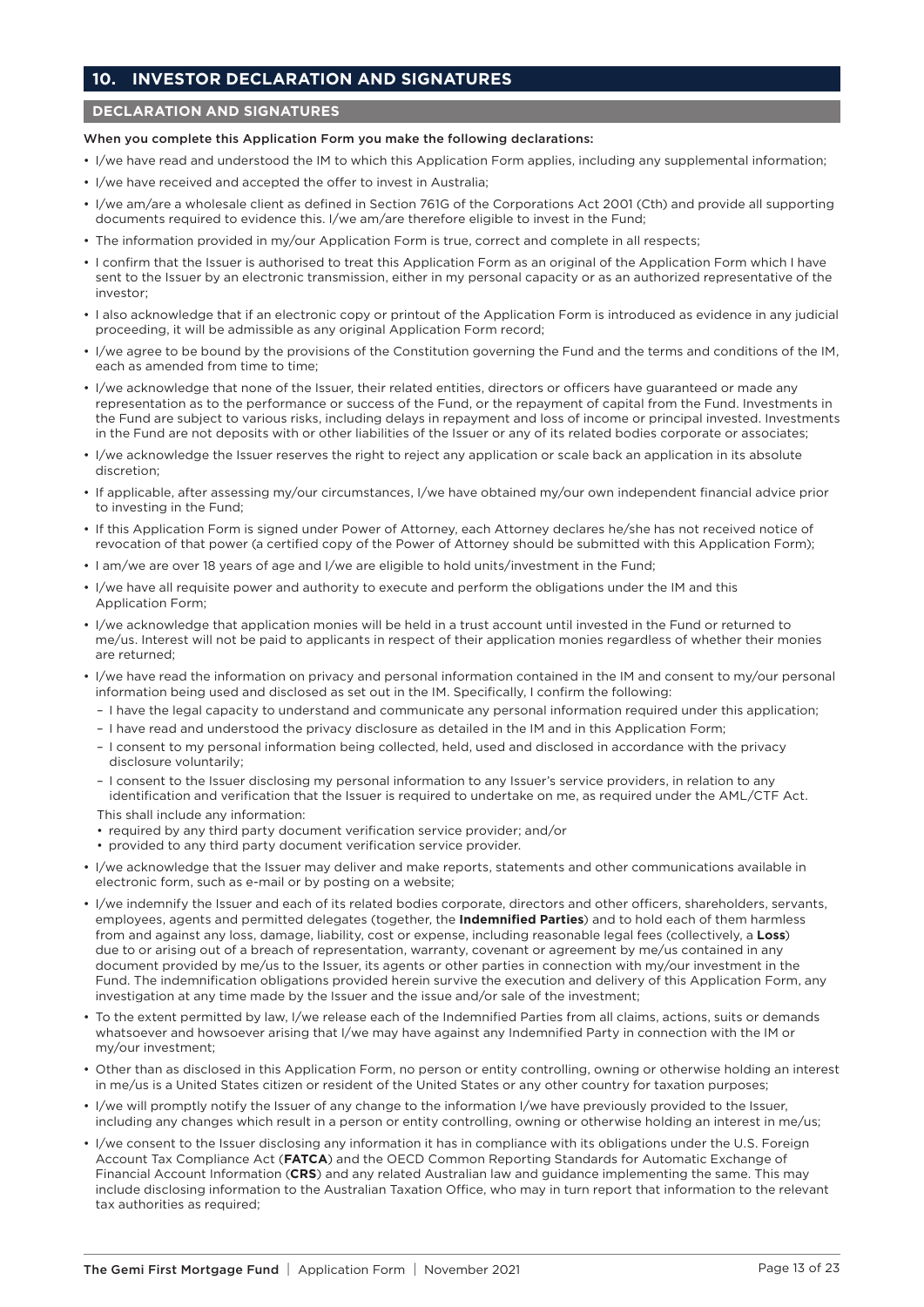- I/we acknowledge that the collection of my/our personal information may be required by the Financial Transaction Reports Act 1988, the Corporations Act 2001, the Income Tax Assessment Act 1936, the Income Tax Assessment Act 1997, the Taxation Administration Act 1953, the FATCA and CRS (includes any related Australian law and guidance) and the Anti-Money Laundering and Counter-Terrorism Financing Act 2006. Otherwise, the collection of information is not required by law, but I/we acknowledge that if I/we do not provide personal information, the Issuer may not allow me/us to invest in the Fund;
- I am/we are not aware and have no reason to suspect that the monies used to fund my/our investment in the Fund have been or will be derived from or related to any money laundering, terrorism financing or similar or other activities illegal under applicable laws or regulations or otherwise prohibited under any international convention or agreement (**AML/CTF Law**);
- I/we will provide the Issuer with all additional information and assistance that the Issuer may request in order for the Issuer to comply with the AML/CTF Law, FATCA and CRS; and
- I/we acknowledge that the Issuer may decide to delay or refuse any request or transaction, including by suspending the issue or redemption of investment in the Fund, if the Issuer is concerned that the request or transaction may breach any obligation of, or cause the Issuer to commit or participate in an offence (including under the AML/CTF Law, FATCA and CRS).
- I/We acknowledge and agree that information contained in this form and information regarding the account(s) set out above may be reported to the Australian Taxation Office (**ATO**) as required under the relevant laws and the ATO may provide the information to the country or countries in which I/We/Account Holder am/are/is resident for tax purposes.
- I/We undertake to advise the relevant trustee/responsible entity and/or their relevant agent of any change in circumstances which causes the information contained herein to become incorrect and to provide them with a suitably updated certification within 30 days of such change in circumstances.
- I/We certify that I am/We are the Account Holder (or I am/We are authorised to sign for the Account Holder) of all the account(s) to which this form relates.
- I/We declare that all statements made on this form/in this declaration are, to the best of my/our knowledge and belief, true correct and complete.

| Signature 1*                             | Signature 2*                             |
|------------------------------------------|------------------------------------------|
|                                          |                                          |
|                                          |                                          |
| Full Name                                | Full Name                                |
| Date                                     | Date                                     |
|                                          |                                          |
| Tick capacity (mandatory for companies): | Tick capacity (mandatory for companies): |
| Sole Director and Company Secretary      | Sole Director and Company Secretary      |
| Director                                 | Director                                 |
| Secretary                                | Secretary                                |
| Company Seal (if applicable)             |                                          |
|                                          |                                          |
|                                          |                                          |
|                                          |                                          |
|                                          |                                          |

\*Joint applicants must both sign;

\*Company applications must be signed by two Directors, a Director and Secretary or the Sole Director and Secretary of the company, details of which appear in Section 3.1; or

\*For trust/superannuation fund applications each individual trustee must sign.

#### **Application Process:**

**Step 1 – Complete the Form** (i.e. fill in all relevant sections of this form in blue or black pen)

#### **Step 2 – Send your application**

Select your method of delivery below:

**Option 1 – Email** – Scan and email your application to [registry@gemi.com.au](mailto:registry@gemi.com.au) (please include all supporting documents) **Option 2 – Post/Delivery** – Please post the completed application form and all supporting documents to: The Gemi First Mortgage Fund Unit Registry Level 6, 4 Martin Place Sydney NSW 2000

Please ensure that you have transferred your application monies or enclose a cheque for payment.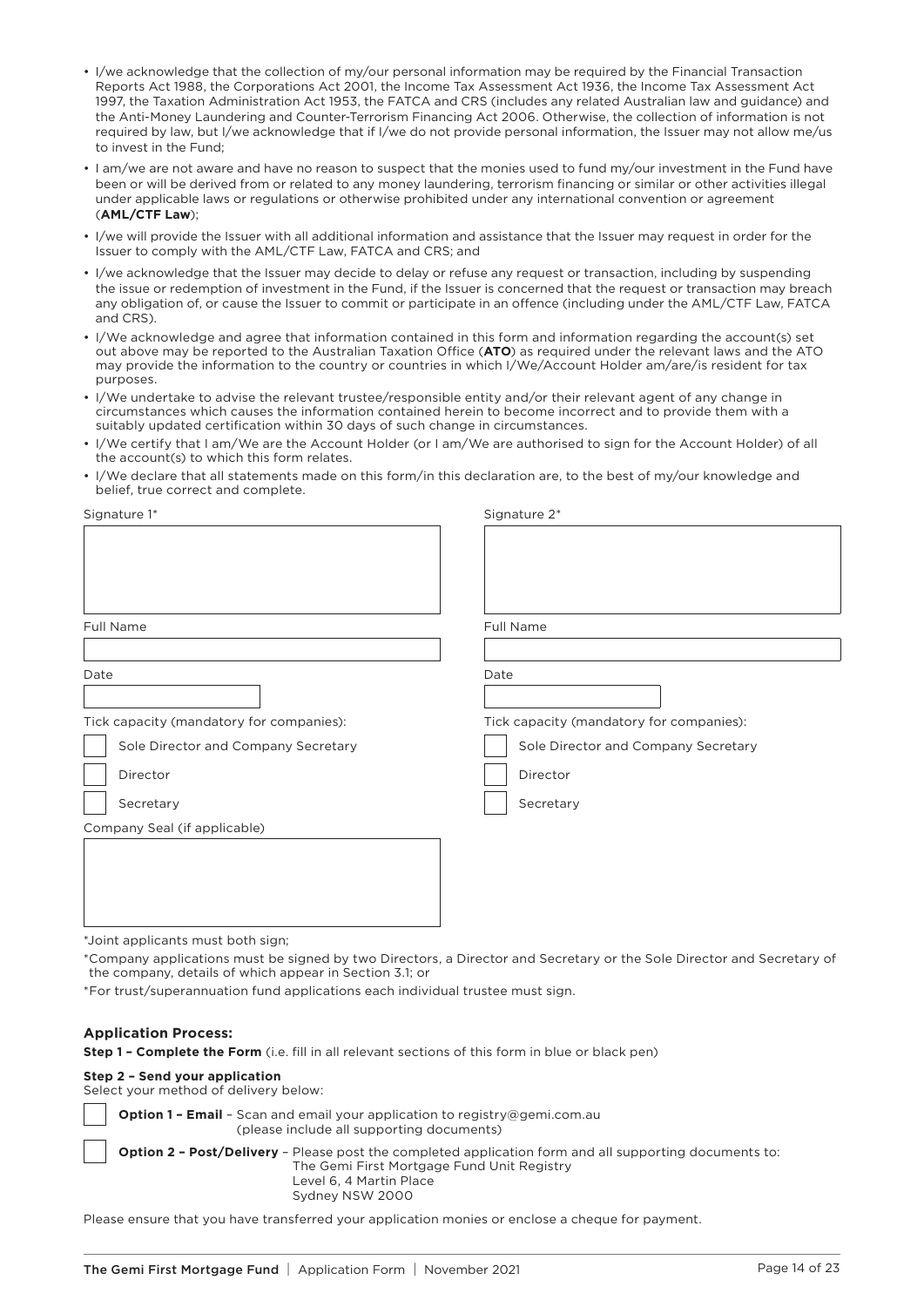### **11. FINANCIAL ADVISER DETAILS AND CUSTOMER IDENTIFICATION DECLARATION**

**Customer Identification Declaration** *(Financial Adviser to complete)*

I confirm that I have completed an appropriate Customer Identification Declaration (**CID**) on this investor and/or the beneficial owners which meets the requirements of the Anti-Money Laundering and Counter-Terrorism Financing Act 2006 (**AML/CTF Act**).

Please select the relevant option below:



I have attached the verification documents that were used to perform the CID for this investor and/or the beneficial owners; OR

I have not attached the verification documents but will retain them in accordance with the AML/CTF Act and agree to provide them to the Issuer or its agents with access to these documents upon request. I also agree that if I become unable to retain the verification documents used for this application in accordance with the requirements of the AML/CTF Act, I will forward them to the Issuer.

I agree to provide the Issuer or its agents with any other information that they may require to support this Application.

Financial Adviser Name (if a new adviser, please attach a copy of your employee/representative authority)

| <b>Business Name</b>           |       |               |         |
|--------------------------------|-------|---------------|---------|
|                                |       |               |         |
| Adviser Number (if applicable) |       |               |         |
|                                |       |               |         |
| <b>Street Address</b>          |       |               |         |
|                                |       |               |         |
| Suburb                         | State | Postcode      | Country |
|                                |       |               |         |
| Postal Address                 |       |               |         |
|                                |       |               |         |
| Suburb                         | State | Postcode      | Country |
|                                |       |               |         |
| Office Telephone               |       | Mobile Number |         |
|                                |       |               |         |
| Email                          |       |               |         |
|                                |       |               |         |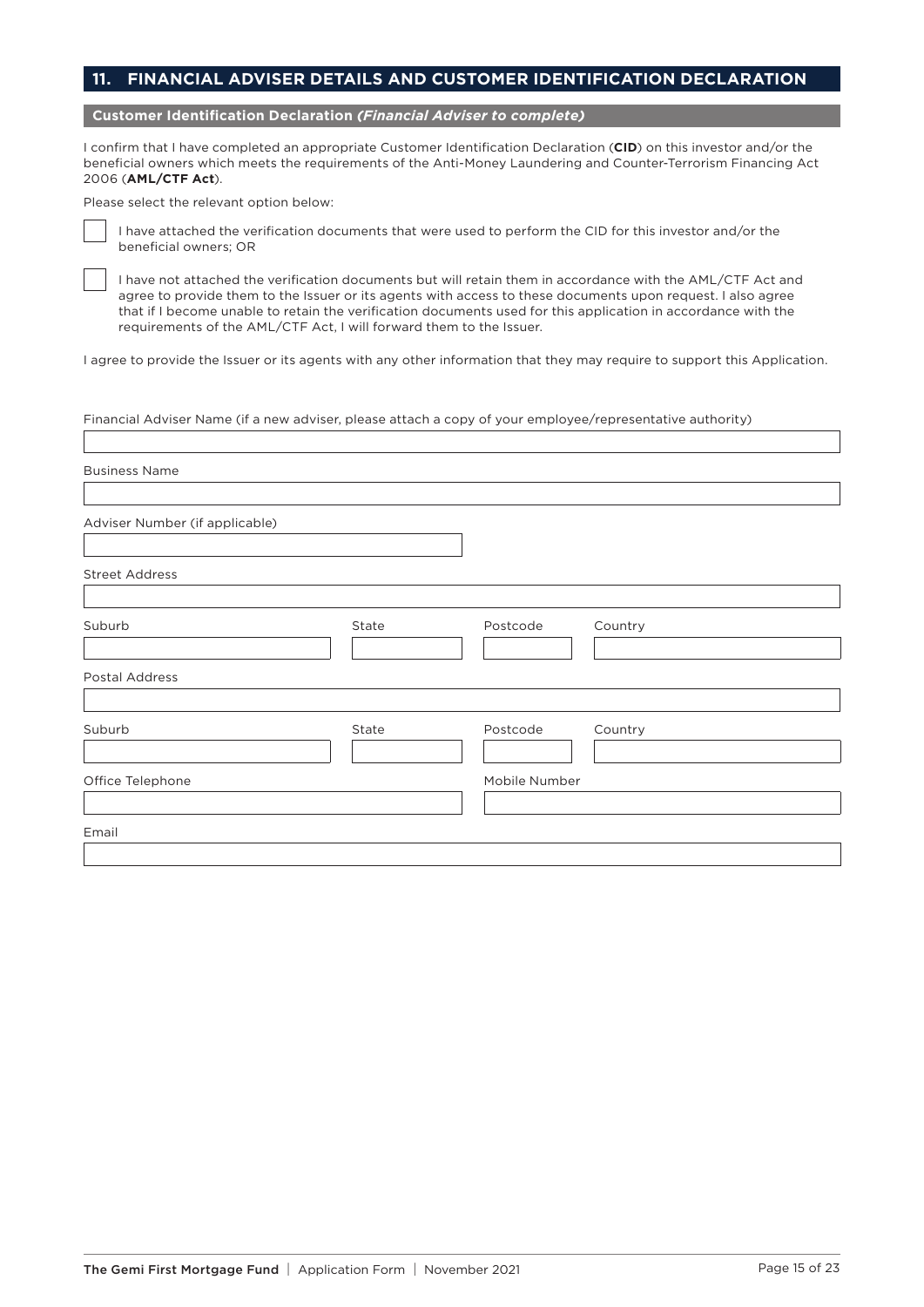### **DEALER DETAILS**

| Dealer Name                                    |       |          |         |
|------------------------------------------------|-------|----------|---------|
| Dealer Number (if applicable)                  |       |          |         |
| Contact Person                                 |       |          |         |
| <b>AFSL Number</b>                             |       | ABN      |         |
| Postal Address                                 |       |          |         |
| Suburb                                         | State | Postcode | Country |
| Office Telephone                               |       |          |         |
| Email                                          |       |          |         |
| Dealer Stamp<br>Signature of Financial Adviser |       |          |         |
| Date                                           |       |          |         |

### **Financial Adviser Access to Investor Information** *(Investor to complete)*

Please tick the box below if you wish your financial adviser to have access to information and/or to receive copies of all transaction confirmations. If no election is made, access to information and/or copies of transaction confirmations will not be provided to your financial adviser.

Please provide access to information and send copies of all transaction confirmations to my/our financial adviser.

You may change your election at any time by contacting the Issuer.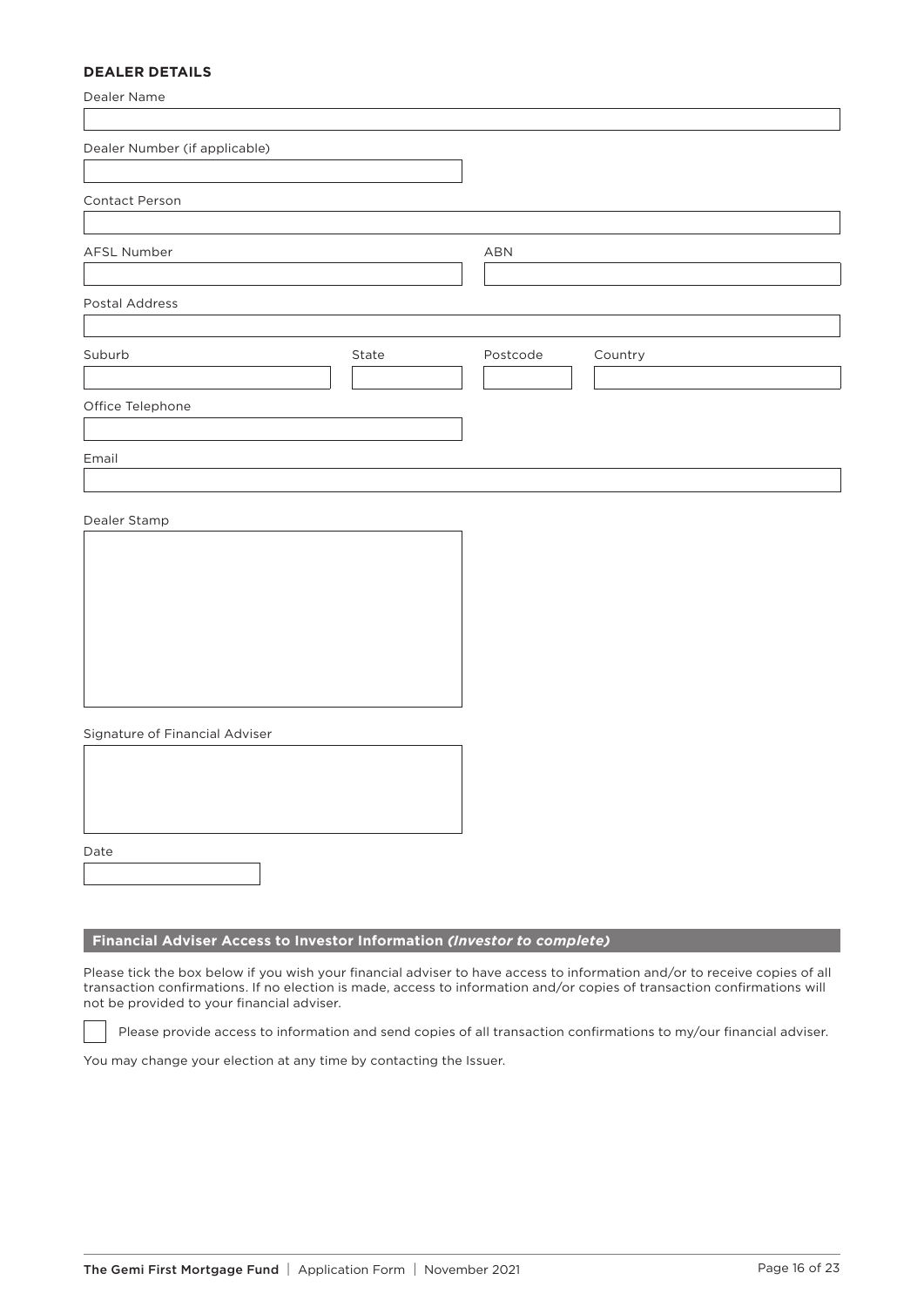### **12. CERTIFYING A COPY OF AN ORIGINAL DOCUMENT**

All documents must be provided in a certified copy format – in other words, a copy of the original document that has been certified by an eligible certifier.

A 'certified extract' means an extract that has been certified as a true copy of some of the information contained in a complete original document by one of the persons described below.

Please note that we require the copy which was actually signed by the certifier (i.e. the original penned signature of the certifier).

#### **People who can certify documents or extracts are:**

- 1. A lawyer, being a person who is enrolled on the roll of the Supreme Court of a State or Territory, or the High Court of Australia, as a legal practitioner (however described).
- 2. A judge of a court.
- 3. A magistrate.
- 4. A chief executive officer of a Commonwealth court.
- 5. A registrar or deputy registrar of a court.
- 6. A Justice of the Peace.
- 7. A notary public (for the purposes of the *Statutory Declaration Regulations 1993*).
- 8. A police officer.
- 9. An agent of the Australian Postal Corporation who is in charge of an office supplying postal services to the public.
- 10. A permanent employee of the Australian Postal Corporation with 2 or more years of continuous service who is employed in an office supplying postal services to the public.
- 11. An Australian consular officer or an Australian diplomatic officer (within the meaning of the *Consular Fees Act 1955*).
- 12. An officer with 2 or more continuous years of service with one or more financial institutions (for the purposes of the *Statutory Declaration Regulations 1993*).
- 13. A finance company officer with 2 or more continuous years of service with one or more financial companies (for the purposes of the *Statutory Declaration Regulations 1993*).
- 14. An officer with, or authorised representative of, a holder of an Australian financial services licence, having 2 or more continuous years of service with one or more licensees.
- 15. A member of the Institute of Chartered Accountants in Australia, CPA Australia or the National Institute of Accountants with 2 or more years of continuous membership.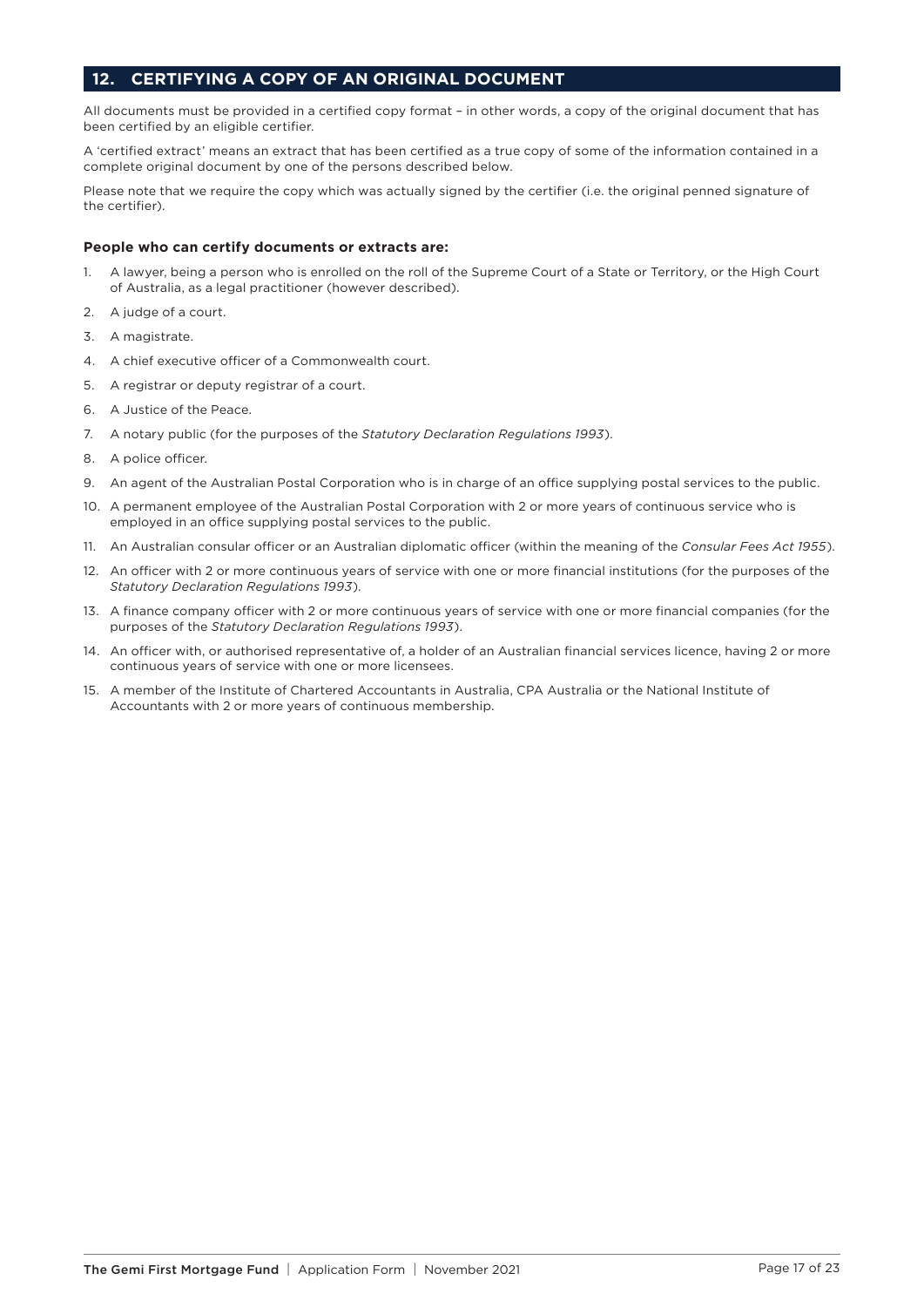### **13. KEY DEFINITIONS**

### **BENEFICIAL OWNER**

To comply with AML/CTF laws, we require you to disclose the Beneficial Owners. Beneficial Owner means an individual who ultimately owns or controls (directly or indirectly) the investor. 'Owns' means ownership (either directly or indirectly) of 25% or more of the investor. 'Controls' includes control as a result of, or by means of, trusts, agreements, arrangements, understandings and practices, whether or not having legal or equitable force and whether or not based on legal or equitable rights, and includes exercising and control through the capacity to determine decisions about financial and operating policies.

#### **CONTROLLING PERSON(S)**

'Controlling Persons' means with respect to an entity that is a legal person, natural person(s) who exercises control over an entity. This should be interpreted in a manner consistent with relevant Financial Action Task Force Recommendations on the terms "beneficial owner". Investors that are Passive NFFEs or NFEs under FATCA and CRS respectively should consult their own advisors regarding any Controlling Person(s) they may have.

### **GLOBAL INTERMEDIARY IDENTIFICATION NUMBER (GIIN)**

Global Intermediary Identification Number (**GIIN**) means a unique identification number that non-U.S. Financial Institutions receive from the IRS (i.e. IRS of the U.S) when they register as a financial institution for FATCA.

### **POLITICALLY EXPOSED PERSONS (PEP)**

To comply with AML/CTF laws, we require you to disclose whether you are, or have an association with, a Politically Exposed Person ('PEP'). A PEP is an individual who holds a prominent public position or function in a government body or an international organisation in Australia or overseas, such as a Head of State, or Head of a Country or Government, or a Government Minister, or equivalent senior politician. A PEP can also be an immediate family member of a person referred to above, including spouse, de facto partner, child, and a child's spouse or a parent. A close associate of a PEP, i.e. any individual who is known to have joint beneficial ownership of a legal arrangement or entity is also considered to be a PEP. Where you identify as, or have an association with, a PEP, we may request additional information from you.

### **TAXPAYER IDENTIFICATION NUMBER (TIN)**

Taxpayer Identification Number (**TIN**) means the number assigned by each country for the purpose of administering tax laws. This is the equivalent of a Tax File Number (**TFN**) in Australia or an Employer Identification Number (**EIN**) in the U.S.

#### **For FATCA and CRS purposes, the following selected summaries of defined terms are provided to assist you with completing this form.**

#### **FOREIGN ACCOUNT TAX COMPLIANCE ACT (FATCA)**

FATCA means the U.S. Foreign Account Tax Compliance Act.

| <b>FATCA CLASSIFICATIONS</b>                  | <b>DEFINITIONS</b>                                                                                                                                                                                                                                                                                                        |
|-----------------------------------------------|---------------------------------------------------------------------------------------------------------------------------------------------------------------------------------------------------------------------------------------------------------------------------------------------------------------------------|
| <b>Foreign Financial Institution</b><br>(FFI) | FFI relates to the term "Financial Institution" and refers to Non-US Financial<br>Institutions under the FATCA regime.                                                                                                                                                                                                    |
|                                               | Financial Institutions include a Depository Institution, a Custodial Institution, an<br>Investment Entity, or Specified Insurance Company.                                                                                                                                                                                |
| <b>Participating FFI (PFFI)</b>               | A FFI that has agreed to comply with the requirements of a FFI agreement, including<br>a FFI described in a Model 2 IGA that has agreed to comply with the requirements<br>of a FFI agreement. The term PFFI also includes a QI branch of a U.S. financial<br>institution, unless such branch is a Reporting Model 1 FFI. |
| Intergovernmental Agreement<br>(IGA)          | An agreement or arrangement between the U.S. or the Treasury Department and a<br>foreign government or agencies to implement FATCA.                                                                                                                                                                                       |
| <b>Local/Partner Jurisdiction FFI</b>         | A FFI located in a jurisdiction that has in effect an agreement with the United States<br>to facilitate the implementation of FATCA. A list of all participating jurisdictions can<br>be found at: http://www.treasury.gov/resource-center/tax-policy/treaties/Pages/<br>FATCA-Archive.aspx                               |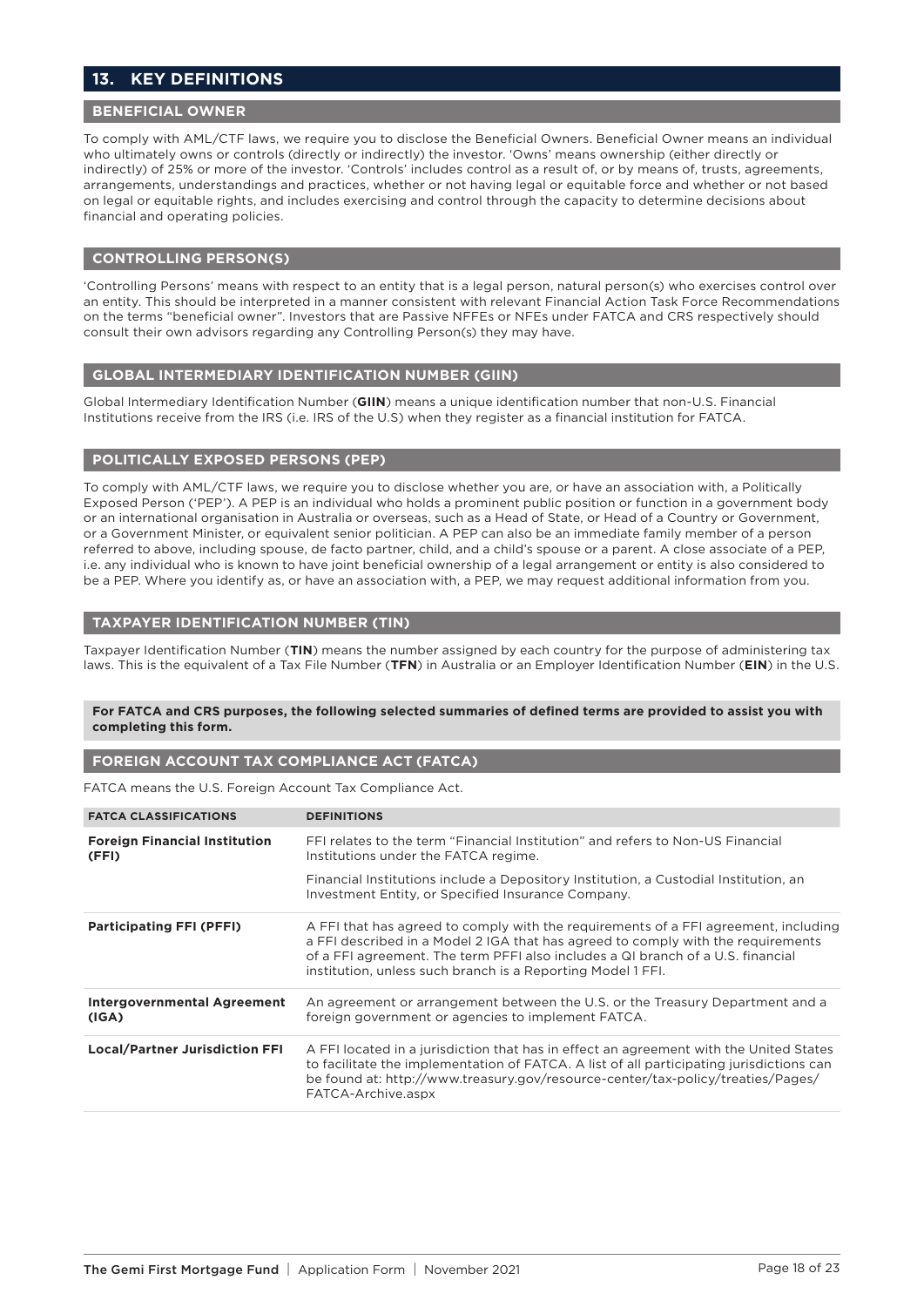| <b>FATCA CLASSIFICATIONS</b>                     | <b>DEFINITIONS</b>                                                                                                                                                                                                                                                                                                                                                                                                                                                                                                                                                                                                                        |
|--------------------------------------------------|-------------------------------------------------------------------------------------------------------------------------------------------------------------------------------------------------------------------------------------------------------------------------------------------------------------------------------------------------------------------------------------------------------------------------------------------------------------------------------------------------------------------------------------------------------------------------------------------------------------------------------------------|
| <b>Deemed-compliant FFI</b>                      | <b>Trustee-Documented Trust:</b> A trust established under the laws of the local<br>jurisdiction to the extent that the trustee of the trust is a Reporting U.S. Financial<br>Institution, Reporting Model 1 FFI, or Participating FFI and reports all information<br>required to be reported pursuant to the Agreement with respect to all U.S.<br>Reportable Accounts of the trust.                                                                                                                                                                                                                                                     |
|                                                  | <b>Sponsored Investment Vehicle:</b> A Financial Institution described in the IGA having a<br>sponsoring entity that complies with the requirements of the IGA.                                                                                                                                                                                                                                                                                                                                                                                                                                                                           |
|                                                  | <b>Registered-Deemed Compliant FFI:</b> A FFI that registers with the IRS to declare<br>its status. Includes certain local FFIs, non-reporting members of participating FFI<br>groups, qualified collective investment vehicles, restricted funds, qualified credit<br>card issuers and servicers, and sponsored investment entities and controlled foreign<br>corporations.                                                                                                                                                                                                                                                              |
|                                                  | Other Deemed-Compliant Category: Deemed-compliant FFIs also include<br>the following: Non-Registering Local Bank, FFI with Only Low Value Accounts,<br>Sponsored Closely-Held Investment Vehicle, Limited Life Debt Investment Entity,<br>and any other FFI treated as a deemed-compliant FFI under an applicable IGA<br>(except for a registered deemed-compliant FFI).                                                                                                                                                                                                                                                                  |
| <b>Non-participating FFI</b>                     | A FFI other than a participating FFI, a deemed-compliant FFI, or an exempt<br>beneficial owner.                                                                                                                                                                                                                                                                                                                                                                                                                                                                                                                                           |
| <b>Exempt Beneficial Owner</b>                   | An entity in one of the following categories:                                                                                                                                                                                                                                                                                                                                                                                                                                                                                                                                                                                             |
| (includes Self-managed                           | <b>Government Entity:</b>                                                                                                                                                                                                                                                                                                                                                                                                                                                                                                                                                                                                                 |
| <b>Superannuation Fund)</b>                      | The government of a jurisdiction, any political subdivision of a jurisdiction (including<br>a state, province, county, or municipality), or any wholly owned agency or<br>instrumentality of a jurisdiction or of any one or more of the foregoing.                                                                                                                                                                                                                                                                                                                                                                                       |
|                                                  | <b>International Organisation:</b>                                                                                                                                                                                                                                                                                                                                                                                                                                                                                                                                                                                                        |
|                                                  | Any international organisation or wholly owned agency or instrumentality<br>thereof. This category includes any intergovernmental organization (including a<br>supranational organisation) (1) that is comprised primarily of governments; (2) that<br>has in effect a headquarters or substantially similar agreement with the jurisdiction;<br>and (3) the income of which does not inure to the benefit of private persons.                                                                                                                                                                                                            |
|                                                  | <b>Central Bank:</b>                                                                                                                                                                                                                                                                                                                                                                                                                                                                                                                                                                                                                      |
|                                                  | An institution that is by law or government sanction the principal authority, other<br>than the government of the jurisdiction itself, issuing instruments intended to<br>circulate as currency. Such an institution may include an instrumentality that is<br>separate from the government of the jurisdiction, whether or not owned in whole or<br>in part by the jurisdiction.                                                                                                                                                                                                                                                         |
|                                                  | <b>Exempt Retirement Fund:</b>                                                                                                                                                                                                                                                                                                                                                                                                                                                                                                                                                                                                            |
|                                                  | A retirement fund that meets one of the following categories under the applicable<br>IGA: Treaty-Qualified Retirement Fund, Broad Participation Retirement Fund,<br>Narrow Participation Retirement Fund, Pension Fund of an Exempt Beneficial Owner,<br>or Investment Entity Wholly Owned by Exempt Beneficial Owners.                                                                                                                                                                                                                                                                                                                   |
|                                                  | <b>Investment Entity Wholly:</b><br>An Entity that is a Financial Institution solely because it is an Investment Entity,<br>provided that each direct holder of an Equity Interest in the Entity is an exempt<br>beneficial owner, and each direct holder of a debt interest in such Entity is either<br>a Depository Institution (with respect to a loan made to such Entity) or an exempt<br>beneficial owner.                                                                                                                                                                                                                          |
| <b>Non-Financial Foreign Entity</b><br>(NFFE)    | For FATCA purpose, a NFFE refers to any non-U.S. organisation that is not a FFI.<br>Also, a NFFE may be an Active NFFE or a Passive NFFE.                                                                                                                                                                                                                                                                                                                                                                                                                                                                                                 |
| <b>Direct Reporting NFFE</b>                     | A direct reporting NFFE is a passive NFFE that elects to report certain information<br>about its direct or indirect substantial U.S. owners directly to the IRS on Form 8966<br>in lieu of providing such information to the financial institutions at which the NFFE<br>holds an account. Direct reporting NFFEs will be required to register with the IRS to<br>obtain a GIIN and agree to report the information about its substantial U.S. owners<br>directly to the IRS. A direct reporting NFFE will not be treated as a participating FFI<br>or be required to enter into a FFI agreement; it will be treated as an excepted NFFE. |
| <b>Sponsored Direct Reporting</b><br><b>NFFE</b> | An entity serving as a "sponsor" for one or more direct reporting NFFEs, which<br>will require the sponsoring entity to report information about a sponsored direct<br>reporting NFFE's direct or indirect substantial U.S. owners directly to the IRS on a<br>Form 8966.                                                                                                                                                                                                                                                                                                                                                                 |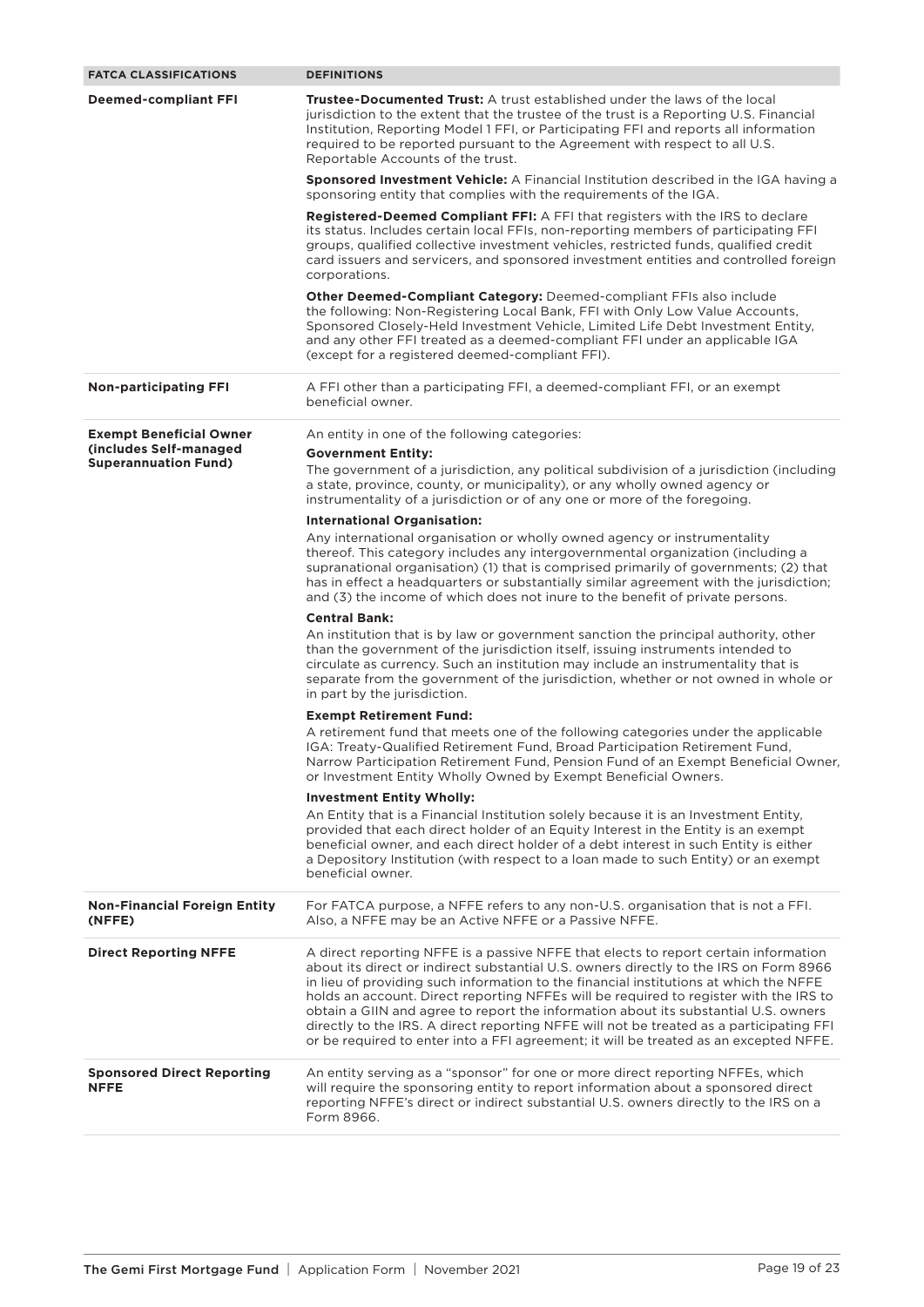| <b>FATCA CLASSIFICATIONS</b>                | <b>DEFINITIONS</b>                                                                                                                                                                                                                                                                                                                                                                                 |
|---------------------------------------------|----------------------------------------------------------------------------------------------------------------------------------------------------------------------------------------------------------------------------------------------------------------------------------------------------------------------------------------------------------------------------------------------------|
| <b>Active NFFE</b>                          | Active NFFEs by Reason of Income and Assets means less than 50% of the NFFE's<br>gross income for the preceding calendar year or other appropriate reporting<br>period is passive income and less than 50% of the assets held by the NFFE during<br>the preceding calendar year or other appropriate reporting period are assets that<br>produce or are held for the production of passive income. |
|                                             | Also, a NFFE means any entity that is not a financial institution, a NFFE may be an<br>Active NFFF or a Passive NFFF.                                                                                                                                                                                                                                                                              |
| <b>Passive NFFE</b>                         | For purpose of completing this certification, a <b>Passive NFFE</b> means any NFFE that is<br>not an Active NFFE.                                                                                                                                                                                                                                                                                  |
| Other - describe the<br><b>FATCA status</b> | Investor to provide as per their tax advice.                                                                                                                                                                                                                                                                                                                                                       |

### **COMMON REPORTING STANDARDS (CRS)**

CRS means OECD Common Reporting Standards for Automatic Exchange of Financial Account Information.

| <b>CRS CLASSIFICATIONS</b>                                                                                                                                                                                                                                                         | <b>DEFINITIONS</b>                                                                                                                                                                                                                                                                                                                                                                                                                                                 |
|------------------------------------------------------------------------------------------------------------------------------------------------------------------------------------------------------------------------------------------------------------------------------------|--------------------------------------------------------------------------------------------------------------------------------------------------------------------------------------------------------------------------------------------------------------------------------------------------------------------------------------------------------------------------------------------------------------------------------------------------------------------|
| <b>Government Entity,</b><br><b>International Organisation</b><br>and Central Bank                                                                                                                                                                                                 | <b>Government Entity</b> means the government of a jurisdiction, any political subdivision<br>of a jurisdiction (including a state, province, county, or municipality), or any wholly<br>owned agency or instrumentality of a jurisdiction or of any one or more of the<br>foregoing.                                                                                                                                                                              |
|                                                                                                                                                                                                                                                                                    | International Organisation means any international organisation or wholly owned<br>agency or instrumentality thereof. This category includes any intergovernmental<br>organisation (including a supranational organisation) (1) that is comprised primarily of<br>governments; (2) that has in effect a headquarters or substantially similar agreement<br>with the jurisdiction; and (3) the income of which does not inure to the benefit of<br>private persons. |
|                                                                                                                                                                                                                                                                                    | <b>Central Bank</b> means an institution that is by law or government sanction the principal<br>authority, other than the government of the jurisdiction itself, issuing instruments<br>intended to circulate as currency. Such an institution may include an instrumentality<br>that is separate from the government of the jurisdiction, whether or not owned in<br>whole or in part by the jurisdiction.                                                        |
| <b>Financial Institution</b>                                                                                                                                                                                                                                                       | <b>Financial Institution</b> means a Custodial Institution, a Depository Institution, an<br>Investment Entity, or a Specified Insurance Company.                                                                                                                                                                                                                                                                                                                   |
| <b>Non-Reporting Financial</b>                                                                                                                                                                                                                                                     | A "Non-Reporting Financial Institution" means any Financial Institution that's:                                                                                                                                                                                                                                                                                                                                                                                    |
| <b>Institution (includes Broad</b><br><b>Participation Retirement</b><br><b>Fund, Narrow Participation</b><br><b>Retirement Fund, Exempt</b><br><b>Collective Investment</b><br><b>Vehicle, Trustee Documented</b><br><b>Trust and Self-managed</b><br><b>Superannuation Fund)</b> | • A Government Entity, International Organisation or Central Bank, other than with<br>respect to a payment that is derived from an obligation held in connection with<br>a commercial financial activity of a type engaged in by a Specified Insurance<br>Company, Custodial Institution, or Depository Institution;                                                                                                                                               |
|                                                                                                                                                                                                                                                                                    | • A Broad Participation Retirement Fund; a Narrow Participation Retirement Fund; a<br>Pension Fund of a Government Entity, International Organisation or Central Bank; or<br>a Qualified Credit Card Issuer;                                                                                                                                                                                                                                                       |
|                                                                                                                                                                                                                                                                                    | • An Exempt Collective Investment Vehicle; or                                                                                                                                                                                                                                                                                                                                                                                                                      |
|                                                                                                                                                                                                                                                                                    | • A Trustee-Documented Trust: a trust whose trustee is a Reporting Financial<br>Institution and reports all the necessary information about the trust's Reportable<br>Accounts;                                                                                                                                                                                                                                                                                    |
|                                                                                                                                                                                                                                                                                    | • Any other Entity that a country defines as a Non-Reporting Financial Institution in its<br>domestic law.                                                                                                                                                                                                                                                                                                                                                         |
| <b>Non-Financial Entity (NFE)</b>                                                                                                                                                                                                                                                  | For CRS purposes, a NFE is an entity that is not a Financial Institution, a NFE may be<br>an Active NFE or a Passive NFE.                                                                                                                                                                                                                                                                                                                                          |
| <b>Active NFE</b>                                                                                                                                                                                                                                                                  | Active NFEs by Reason of Income and Assets means less than 50% of the NFE's<br>gross income for the preceding calendar year or other appropriate reporting period is<br>passive income and less than 50% of the assets held by the NFE during the preceding<br>calendar year or other appropriate reporting period are assets that produce or are<br>held for the production of passive income.                                                                    |
|                                                                                                                                                                                                                                                                                    | NFEs means any entity that is not a Financial Institution, a NFE may be an Active NFE<br>or a Passive NFE.                                                                                                                                                                                                                                                                                                                                                         |
| <b>Passive NFE</b>                                                                                                                                                                                                                                                                 | <b>Passive NFE</b> means for the purpose of completing this certification, any NFE that is<br>not an Active NFE.                                                                                                                                                                                                                                                                                                                                                   |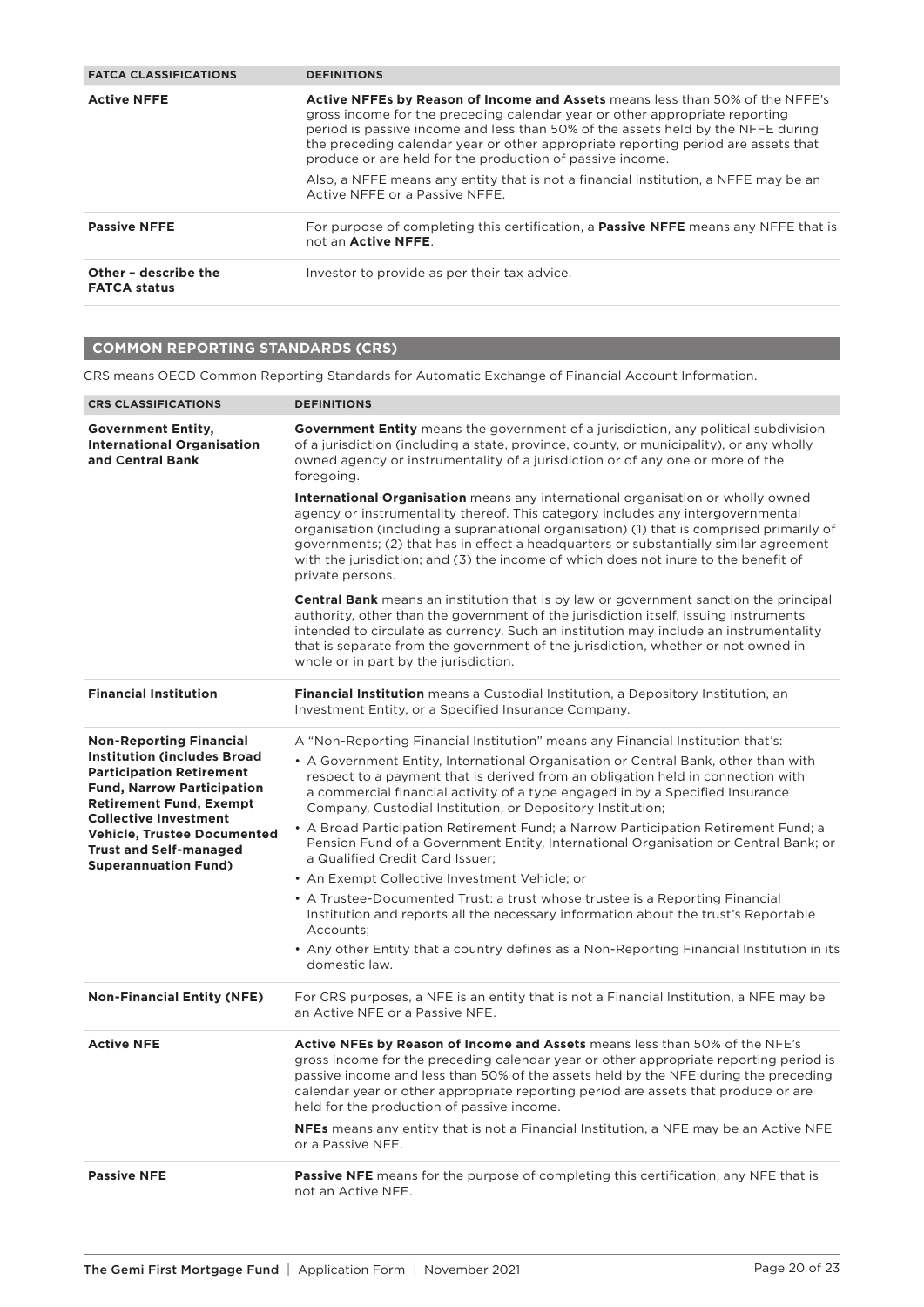| <b>CRS CLASSIFICATIONS</b>                                              | <b>DEFINITIONS</b>                                                                                                                                                                                                                                                                                                                                                                                                                                                                           |  |
|-------------------------------------------------------------------------|----------------------------------------------------------------------------------------------------------------------------------------------------------------------------------------------------------------------------------------------------------------------------------------------------------------------------------------------------------------------------------------------------------------------------------------------------------------------------------------------|--|
| <b>Investment Entity</b>                                                | The term "Investment Entity" includes two types of Entities:                                                                                                                                                                                                                                                                                                                                                                                                                                 |  |
|                                                                         | (a) an Entity that primarily conducts as a business one or more of the following<br>activities or operations for or on behalf of a customer:                                                                                                                                                                                                                                                                                                                                                 |  |
|                                                                         | • Trading in money market instruments (cheques, bills, certificates of deposit,<br>derivatives, etc.); foreign exchange; exchange, interest rate and index<br>instruments; transferable securities; or commodity futures trading;                                                                                                                                                                                                                                                            |  |
|                                                                         | • Individual and collective portfolio management; or                                                                                                                                                                                                                                                                                                                                                                                                                                         |  |
|                                                                         | • Otherwise investing, administering, or managing Financial Assets or money on<br>behalf of other persons.                                                                                                                                                                                                                                                                                                                                                                                   |  |
|                                                                         | • Such activities or operations do not include rendering non-binding investment<br>advice to a customer.                                                                                                                                                                                                                                                                                                                                                                                     |  |
|                                                                         | (b) The second type of "Investment Entity" ("Investment Entity managed by another<br>Financial Institution") is any Entity the gross income of which is primarily<br>attributable to investing, reinvesting, or trading in Financial Assets where the<br>Entity is managed by another Entity that is a Depository Institution, a Custodial<br>Institution, a Specified Insurance Company, or the first type of Investment Entity.                                                            |  |
| <b>Investment Entity managed</b><br>by another Financial<br>Institution | An Entity is "managed by" another Entity if the managing Entity performs, either<br>directly or through another service provider on behalf of the managed Entity, any<br>of the activities or operations described in Clause (a) above in the definition of<br>'Investment Entity'.                                                                                                                                                                                                          |  |
|                                                                         | An Entity only manages another Entity if it has discretionary authority to manage the<br>other Entity's assets (either in whole or part). Where an Entity is managed by a mix<br>of Financial Institutions, NFEs or individuals, the Entity is considered to be managed<br>by another Entity that is a Depository Institution, a Custodial Institution, a Specified<br>Insurance Company, or the first type of Investment Entity, if any of the managing<br>Entities is such another Entity. |  |
| Other - describe the CRS<br><b>Status</b>                               | Investor to provide as per their tax advice.                                                                                                                                                                                                                                                                                                                                                                                                                                                 |  |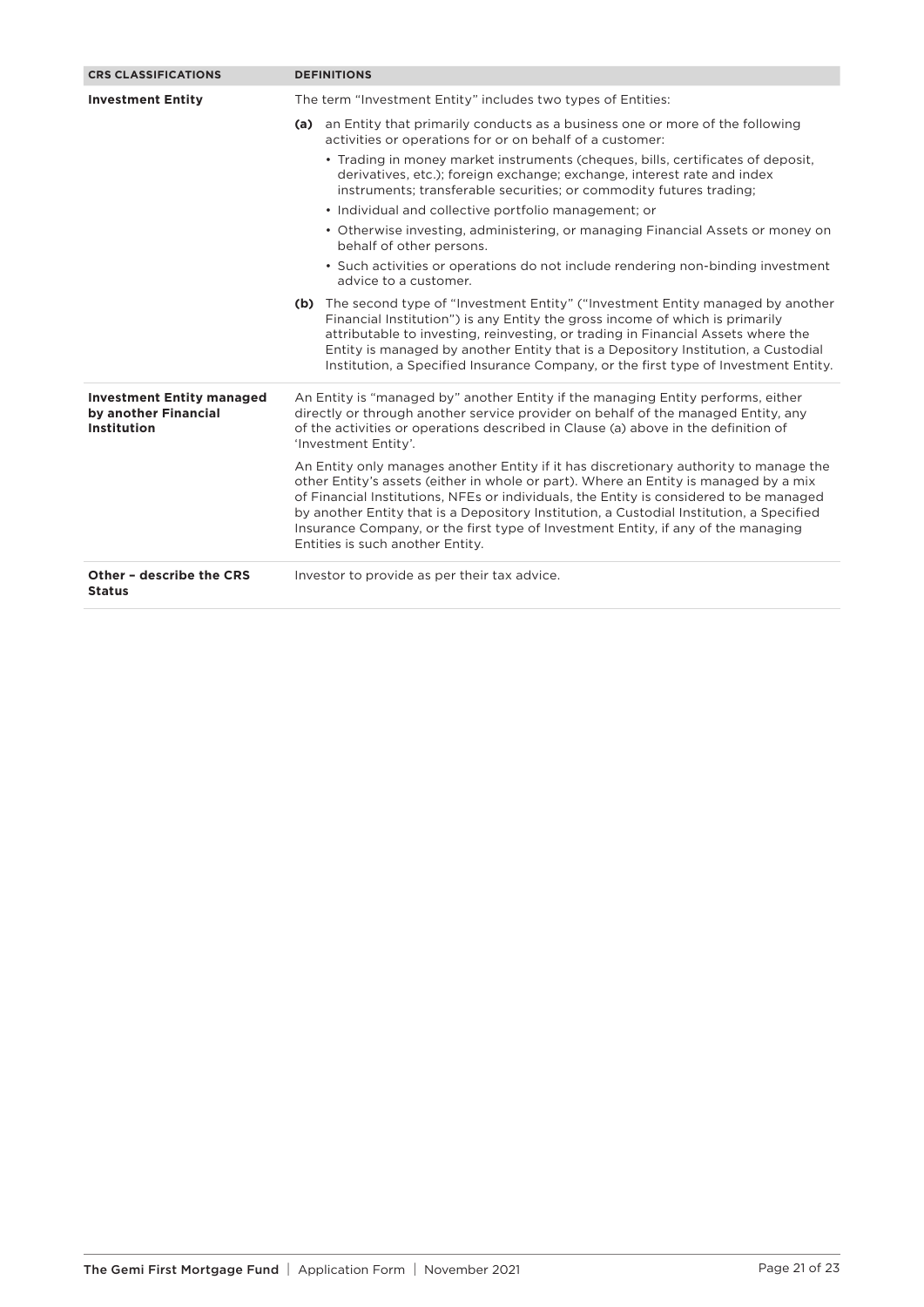

### **ADDITIONAL INVESTMENT FORM – THE GEMI FIRST MORTGAGE FUND**

### **Additional Investment Form For Existing Investors**

**Please use this form if you are already an investor in The Gemi First Mortgage Fund and wish to make an additional investment. New investors should complete a new Application Form.**

#### **INVESTOR DETAILS**

Number Name

Company/Fund/Super Fund Name

### **ADDITIONAL INVESTMENT DETAILS**

|                                                                                          | I/we apply to make an additional investment in The Gemi First Mortgage Fund.                                                                                  |  |  |  |
|------------------------------------------------------------------------------------------|---------------------------------------------------------------------------------------------------------------------------------------------------------------|--|--|--|
| Amount: AUD                                                                              |                                                                                                                                                               |  |  |  |
| Please tick the box beside your chosen payment method and complete the required details. |                                                                                                                                                               |  |  |  |
| Cheque                                                                                   | Made payable to: Gemi Registry Pty Ltd - The Gemi First Mortgage Fund Application Account                                                                     |  |  |  |
| <b>Electronic Funds Transfer or Direct Deposit</b><br>Bank: St George                    |                                                                                                                                                               |  |  |  |
| BSB: 112-879                                                                             | Reference: "Investor surname/company or trust name" (as applicable)<br>Account Name: Gemi Registry Pty Ltd - The Gemi First Mortgage Fund Application Account |  |  |  |
| Account number: 443 320 311                                                              |                                                                                                                                                               |  |  |  |
| Date of Transfer                                                                         | Reference Used                                                                                                                                                |  |  |  |
|                                                                                          |                                                                                                                                                               |  |  |  |

### **Beneficial Ownership Details**

I/We declare that all details provided in this application and previous applications, including beneficial ownership remain true and correct and I/we undertake to inform you of any changes to the information supplied as and when they occur.

### **INVESTOR CONFIRMATION**

| Signature 1*                             | Signature 2*                                                                                                                                |
|------------------------------------------|---------------------------------------------------------------------------------------------------------------------------------------------|
|                                          |                                                                                                                                             |
| Full Name                                | <b>Full Name</b>                                                                                                                            |
| Date                                     | Date                                                                                                                                        |
| Tick capacity (mandatory for companies): | Tick capacity (mandatory for companies):                                                                                                    |
| Sole Director and Company Secretary      | Sole Director and Company Secretary                                                                                                         |
| Director                                 | Director                                                                                                                                    |
| Secretary                                | Secretary                                                                                                                                   |
| Company Seal (if applicable)             |                                                                                                                                             |
|                                          | *Joint applicants must both sign;                                                                                                           |
|                                          | *Company applications must be signed by two Directors,<br>a Director and Secretary or the Sole Director and<br>Secretary of the company; or |
|                                          | *For trust/superannuation fund applications each<br>individual trustee must sign.                                                           |